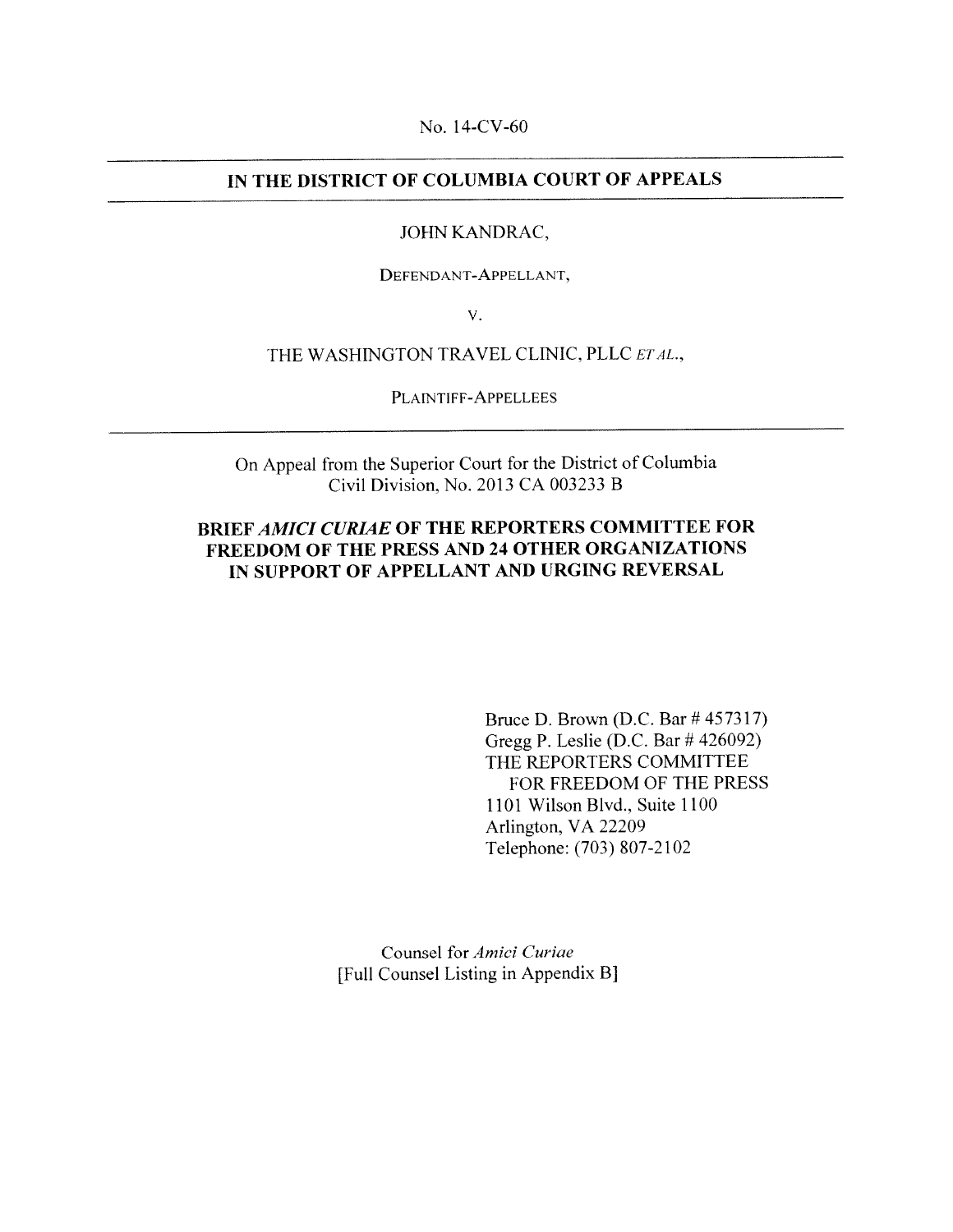#### DISCLOSURE STATEMENT

The Reporters Committee for Freedom of the Press is an unincorporated association of reporters and editors with no paren<sup>t</sup> corporation and no stock,

The American Civil Liberties Union of the Nation's Capital states that it is a nonprofit District of Columbia membership corporation. that it has not issued stock or debt securities to the public, that it has no parents, subsidiaries, or affiliates that have issued stock or debt securities to the public, and that it has no parents, subsidiaries, or affiliates in which any publicly held corporation holds stock.

American Society of News Editors is <sup>a</sup> private, non-stock corporation that has no parent.

Association of Alternative Newsrnedia has no paren<sup>t</sup> corporation and does not issue any stock.

The Association of American Publishers, Inc. is <sup>a</sup> nonprofit organization that has no parent and issues no stock.

Atlantic Media, Inc. is <sup>a</sup> privately held, integrated media company, and no publicly held corporation owns 10% or more of its stock.

The E.W. Scripps Company is <sup>a</sup> publicly traded company with no paren<sup>t</sup> company. No individual stockholder owns more than 10% of its stock.

First Amendment Coalition is <sup>a</sup> nonprofit organization with no paren<sup>t</sup> company. It issues no stock and does not own any of the party's or amicus' stock.

Gannett Co., Inc. is <sup>a</sup> publicly traded company and has no affiliates or subsidiaries that are publicly owned. No publicly held company holds 10% or more of its stock.

 $\mathbf{i}$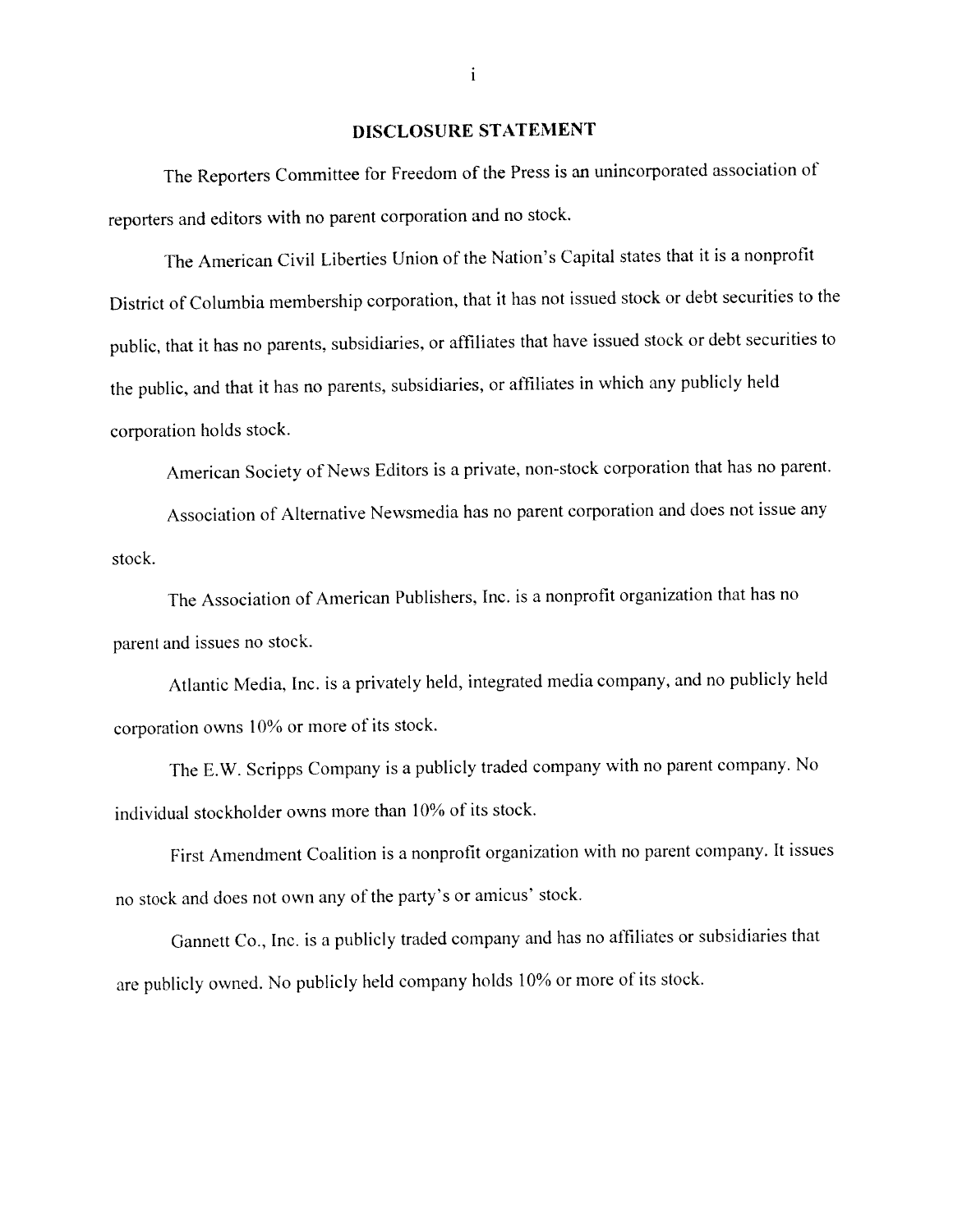The Investigative Reporting Workshop is <sup>a</sup> privately funded, nonprofit news organization affiliated with the American University School of Communication in Washington. It issues no stock.

The McClatchy Company is publicly traded on the New York Stock Exchange under the ticker symbol MNI. Conirarius Investment Management Limited owns 10% or more of the common stock of The McClatchy Company.

MediaNews Group, Inc. is <sup>a</sup> privately held company. No publicly-held company owns ten percen<sup>t</sup> or more of its equity interests.

National Press Photographers Association is <sup>a</sup> 501(c)(6) nonprofit organization with no parent company. It issues no stock and does not own any of the party's or amicus' stock.

National Public Radio. Inc. is <sup>a</sup> privately supported. not-for-profit membership organization that has no paren<sup>t</sup> company and issues no stock.

Comcast Corporation and its consolidated subsidiaries own 100% of the common equity interests of NBCUniversal Media. LLC.

Newspaper Association of America is <sup>a</sup> nonprofit, non-stock corporation organized under the laws of the commonwealth of Virginia. It has no paren<sup>t</sup> company.

The Newspaper Guild — CWA is an unincorporated association. It has no paren<sup>t</sup> and issues no stock.

North Jersey Media Group Inc. is <sup>a</sup> privately held company owned solely by Macromedia Incorporated, also <sup>a</sup> privately held company.

Online News Association is a not-for-profit organization. It has no parent corporation, and no publicly traded corporation owns 10% or more of its stock.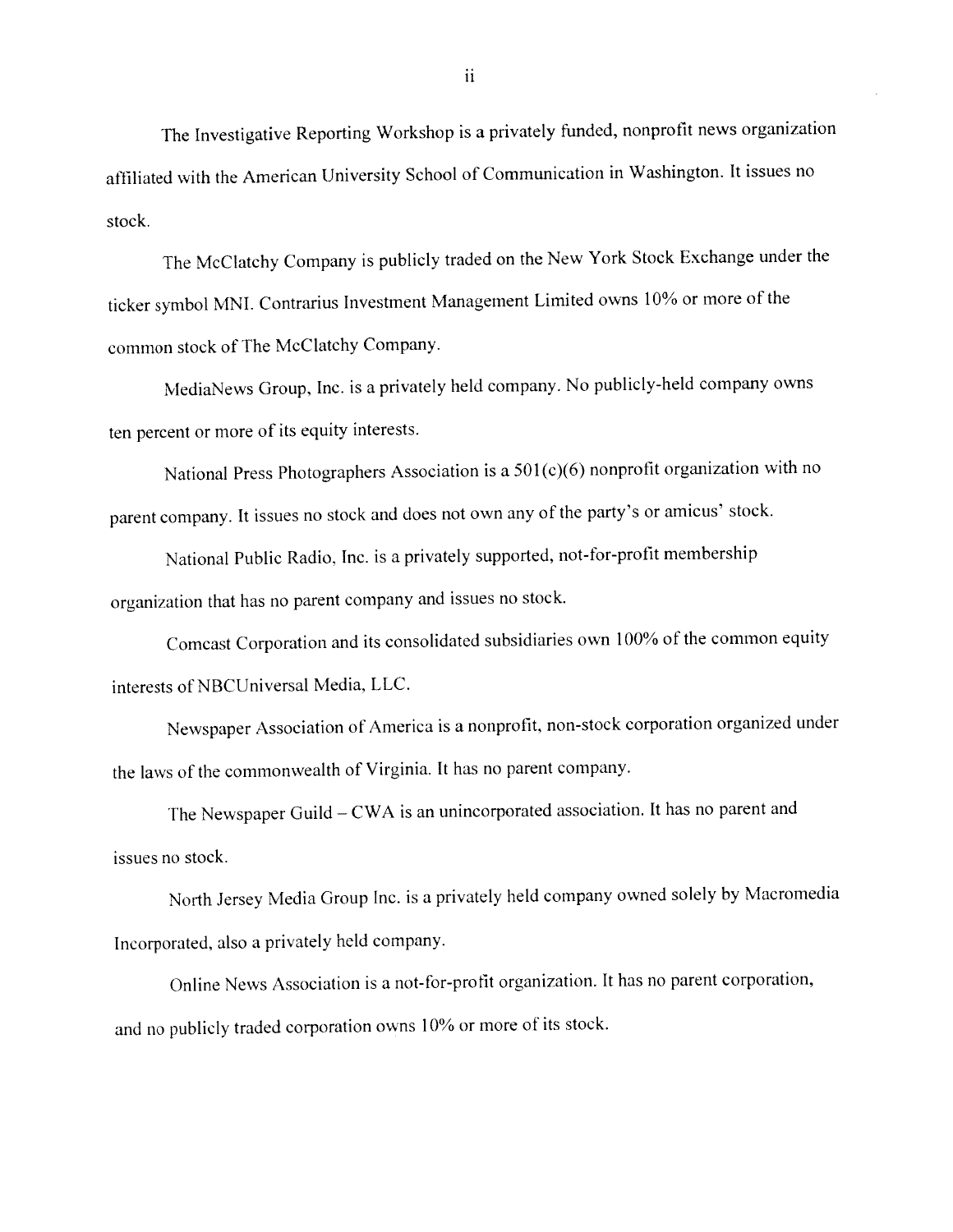The Seattle Times Company: The McClatchy Company owns 49,5% of the voting common stock and 70.6% of the nonvoting common stock of The Seattle Times Company.

Society of Professional Journalists is a non-stock corporation with no parent company.

Time Inc. is a publicly traded corporation. No publicly held corporation owns 10% or more of its stock.

The Tully Center for Free Speech is <sup>a</sup> subsidiary of Syracuse University.

D.C. Communications, Inc., d/b/a Washington City Paper, is a wholly owned subsidiary of Southcomm Communications, <sup>a</sup> privately held company.

\VP Company LLC d/b/a The Washington Post is <sup>a</sup> wholly owned subsidiary of Nash Holdings LLC. Nash Holdings LLC is privately held and does not have any outstanding securities in the hands of the public.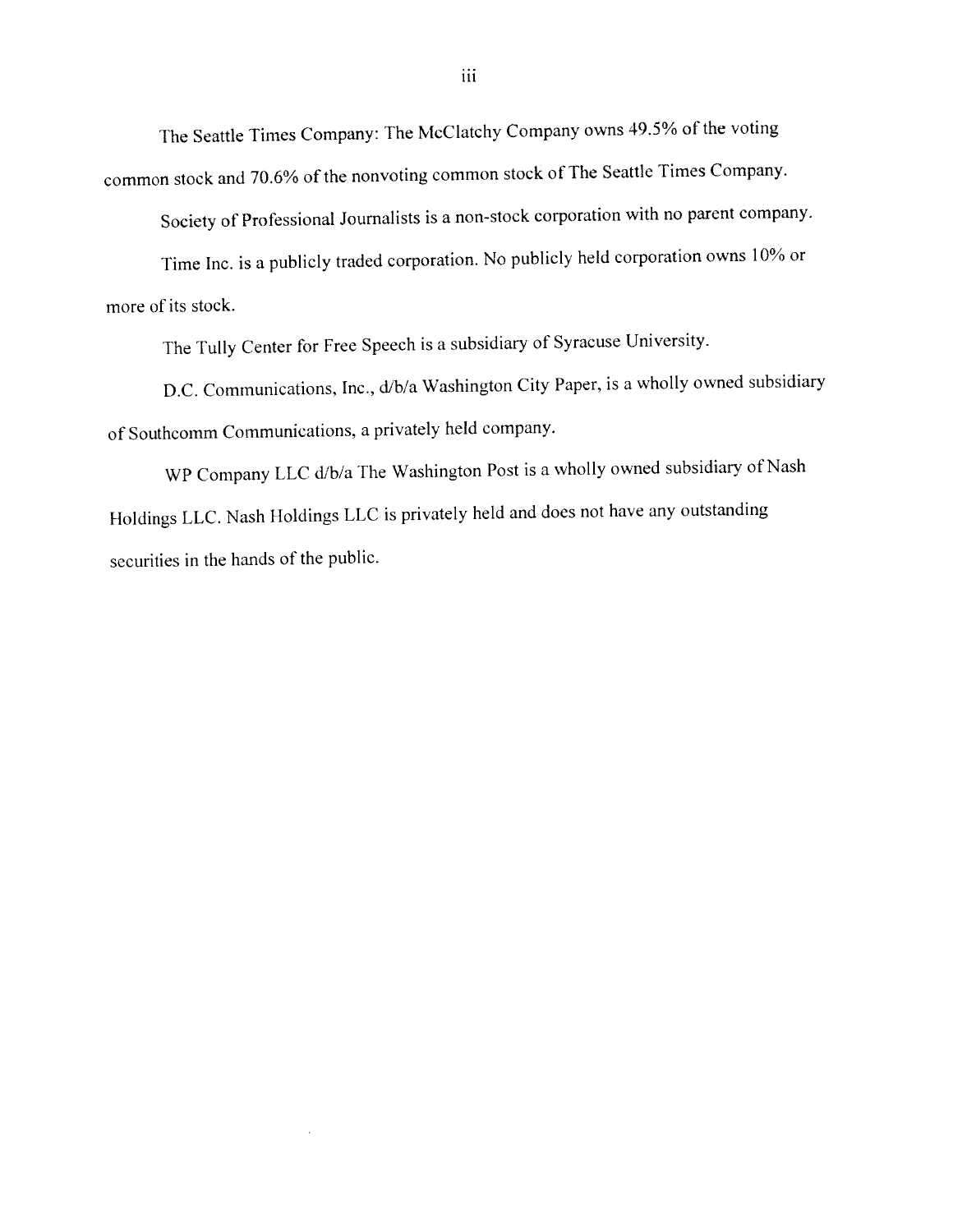| I.  | THIS COURT HAS JURISDICTION TO HEAR IMMEDIATE<br>APPEALS OF SPECIAL MOTIONS TO DISMISS UNDER THE D.C.                                                         |                                                                                                                                                                                               |                                                                  |  |  |
|-----|---------------------------------------------------------------------------------------------------------------------------------------------------------------|-----------------------------------------------------------------------------------------------------------------------------------------------------------------------------------------------|------------------------------------------------------------------|--|--|
|     | A.                                                                                                                                                            |                                                                                                                                                                                               | Under the Collateral Order Doctrine, Special Motions to Dismiss, |  |  |
|     |                                                                                                                                                               | 1.                                                                                                                                                                                            | Denial of a Special Motion to Dismiss Conclusively               |  |  |
|     |                                                                                                                                                               | 2.                                                                                                                                                                                            | Denial of a Special Motion to Dismiss Resolves an                |  |  |
|     |                                                                                                                                                               | 3.                                                                                                                                                                                            | Denial of a Special Motion to Dismiss Confers an                 |  |  |
| II. | NUMEROUS OTHER JURISDICTIONS HAVE FOUND THAT THE<br>RIGHTS CONFERRED BY AN ANTI-SLAPP STATUTE WILL BE<br><b>IRREPARABLY LOST IF ORDERS DENYING ANTI-SLAPP</b> |                                                                                                                                                                                               |                                                                  |  |  |
|     | A.                                                                                                                                                            | Five Federal Circuit Courts Have Found, Under the Collateral<br>Order Doctrine, That Anti-SLAPP Statutes Are Immediately                                                                      |                                                                  |  |  |
|     | <b>B.</b>                                                                                                                                                     | At Least Two States Have Found That Anti-SLAPP Statutes<br>Create Immunity from Suit, a Right That Is Irreparably Lost if<br>Denials of Anti-SLAPP Motions Are Not Immediately Appealable9    |                                                                  |  |  |
|     | C.                                                                                                                                                            | Contrary Decisions of Other Courts indicating There is No Right to<br>Immediately Appeal the Denial of Anti-SLAPP Motions are<br>Distinguishable Because the D.C. Anti-SLAPP Statute Provides |                                                                  |  |  |
|     |                                                                                                                                                               |                                                                                                                                                                                               |                                                                  |  |  |
|     |                                                                                                                                                               |                                                                                                                                                                                               |                                                                  |  |  |
|     |                                                                                                                                                               |                                                                                                                                                                                               |                                                                  |  |  |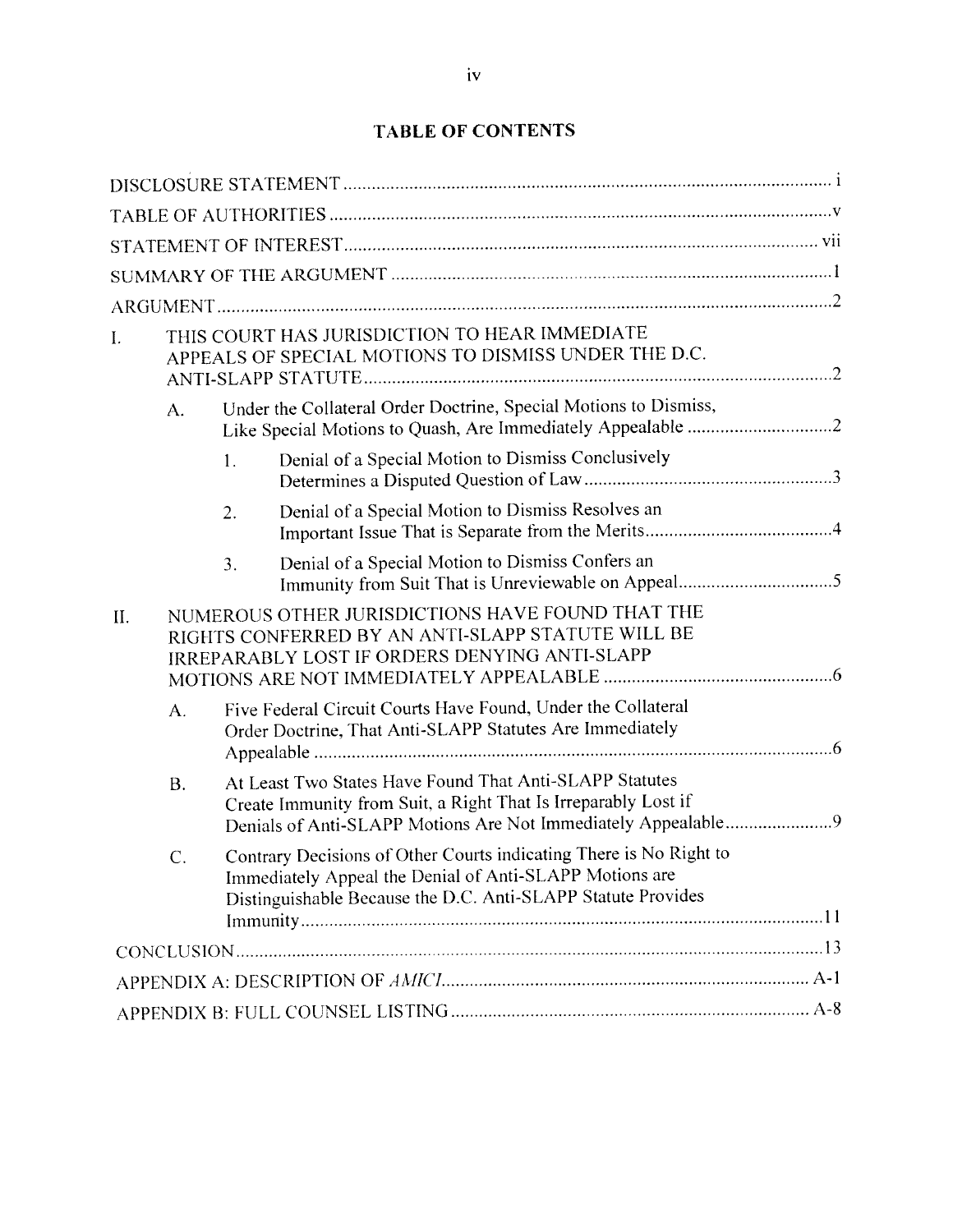# TABLE OF AUTHORITIES

| Page(s)                                      | Cases |
|----------------------------------------------|-------|
| Abbas v. Foreign Policy Grp., LLC,           |       |
| Batzel v. Smith,                             |       |
| Boley v. Atlantic Monthly Grp.,              |       |
| Cohen v. Beneficial Indus. Loan Corp.,       |       |
| DC Comics v. Pac. Pictures Corp.,            |       |
| Doe No. 1 v. Burke,                          |       |
| Elrod v. Burns,                              |       |
| Englert v. MacDonell,                        |       |
| Fabre v. Walton,                             |       |
| Godin v. Schencks,                           |       |
| Henry v. Lake Charles Am. Press LLC,         |       |
| Liberty Synergistics Inc. v. Microflo, Ltd., |       |
| Mann v. National Review, Inc.,               |       |
| McNair Builders, Inc. v. Taylor,             |       |

 $\sim$   $\alpha$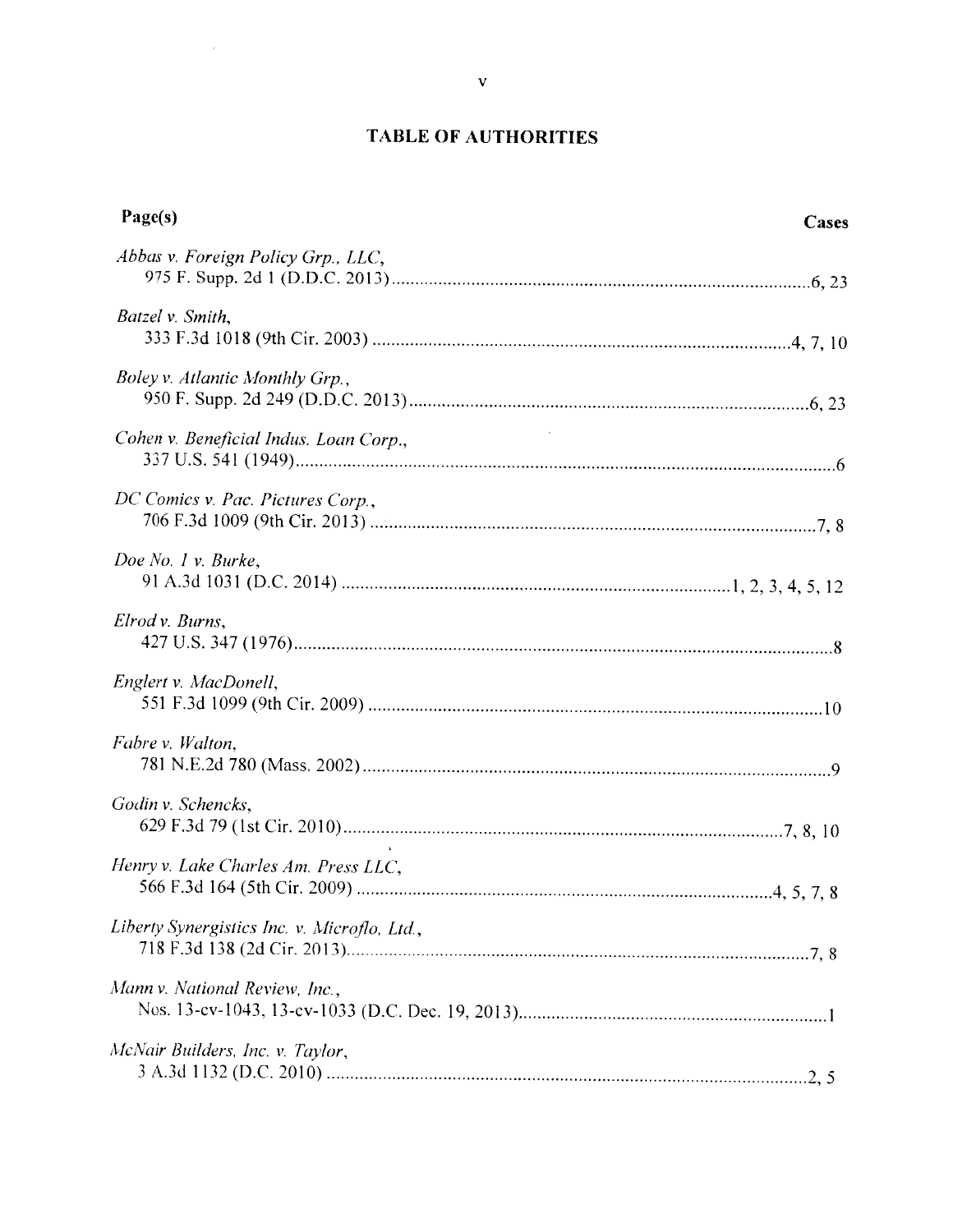| Metabolic Research, Inc. v. Ferrell, |
|--------------------------------------|
| Morse Bros. v. Webster,              |
| Royalty Network, Inc. v. Harris,     |
| Schelling v. Lindell,                |
| Stein v. United States,              |
| Stuart v. Walker,                    |
| Wendt v. Barnum,                     |
| <b>Statutes</b>                      |
|                                      |
| D.C. CODE,                           |
|                                      |
|                                      |
|                                      |
|                                      |
|                                      |
| <b>Other Authorities</b>             |

| D.C. Council Report on Bill 18-893, "Anti-SLAPP Act of 2010," Committee on |  |
|----------------------------------------------------------------------------|--|
|                                                                            |  |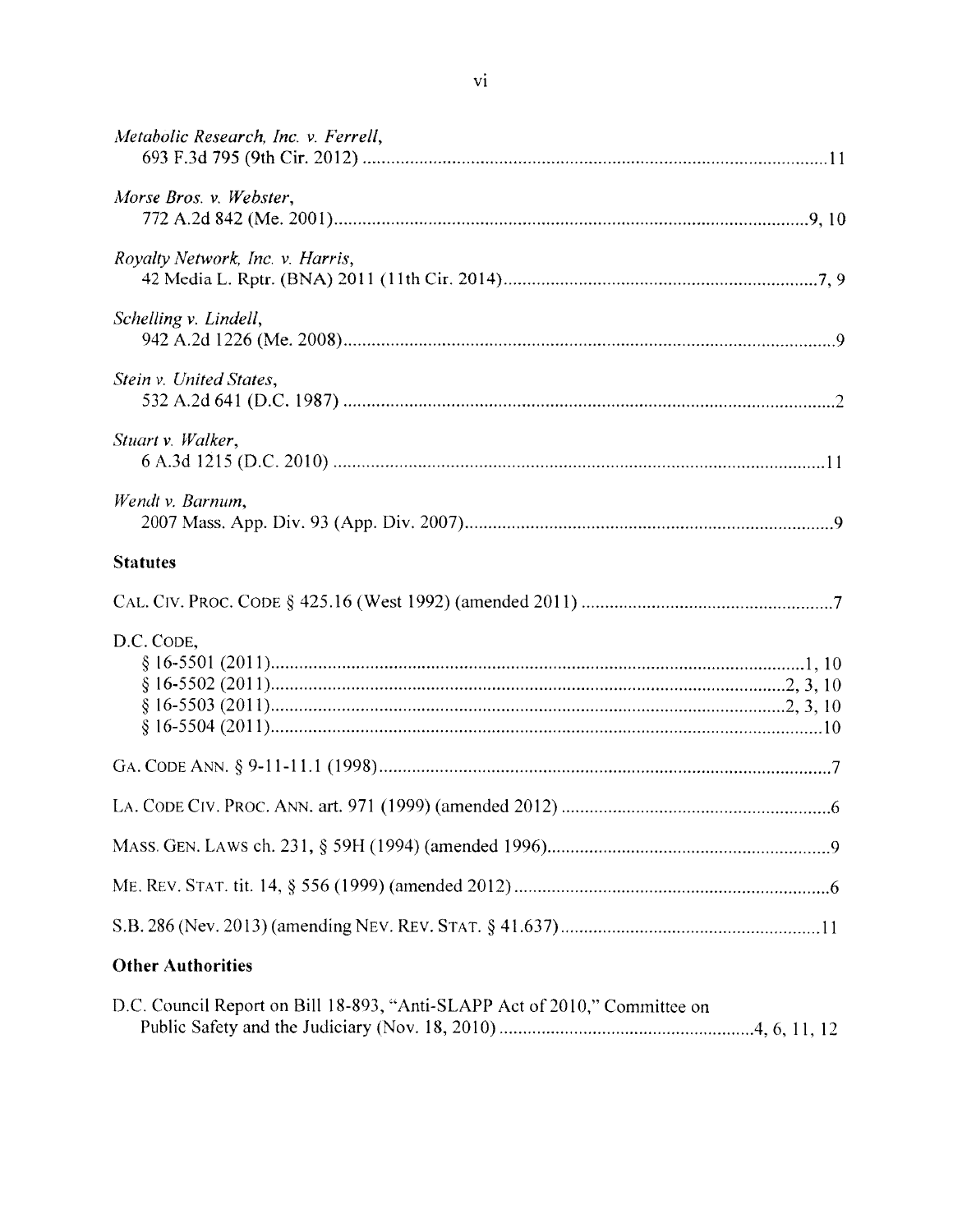#### STATEMENT OF INTEREST

Pursuant to D.C. App. R. 29, the Reporters Committee for Freedom of the Press and X other organizations, through undersigned counsel, respectfully submit this brief as *amici curiae* in support of appellant John Kandrac. Amici concurrently file a motion for leave to file this memorandum as *amicus curiae* in response to the order to show cause.

Media amici have an interest in ensuring anti-SLAPP statutes remain effective tools in protecting free speech. While all citizens who choose to speak out on public affairs benefit from anti-SLAPP statutes, which aim to deter the use of litigation to silence speech, as regular speakers news organizations have an especially strong interest in ensuring that these statutes provide meaningful relief. It is news organizations that choose every day to venture into the thick of public controversy to make sure citizens are fully informed about their world. This engagement with important issues makes the news media more liable to be drawn into court, particularly when a controversial figure decides to use litigation as a weapon to counter thorough reporting or challenging commentary.

The *amici* are: The Reporters Committee for Freedom of the Press, The American Civil Liberties Union of the Nation's Capital, American Society of News Editors. Association of Alternative Newsmedia, The Association of American Publishers. Inc., Atlantic Media. Inc., The E.W. Scripps Company, First Amendment Coalition, Gannett Co.. Inc.. Investigative Reporting Workshop at American University, The McClatchy Company, MediaNews Group, Inc., d/b/a Digital First Media. National Press Photographers Association. National Public Radio, Inc.. NBCUniversal Media, LLC, Newspaper Association of America, The Newspaper Guild - CWA, North Jersey Media Group Inc., Online News Association. The Seattle Times Company, Society

vii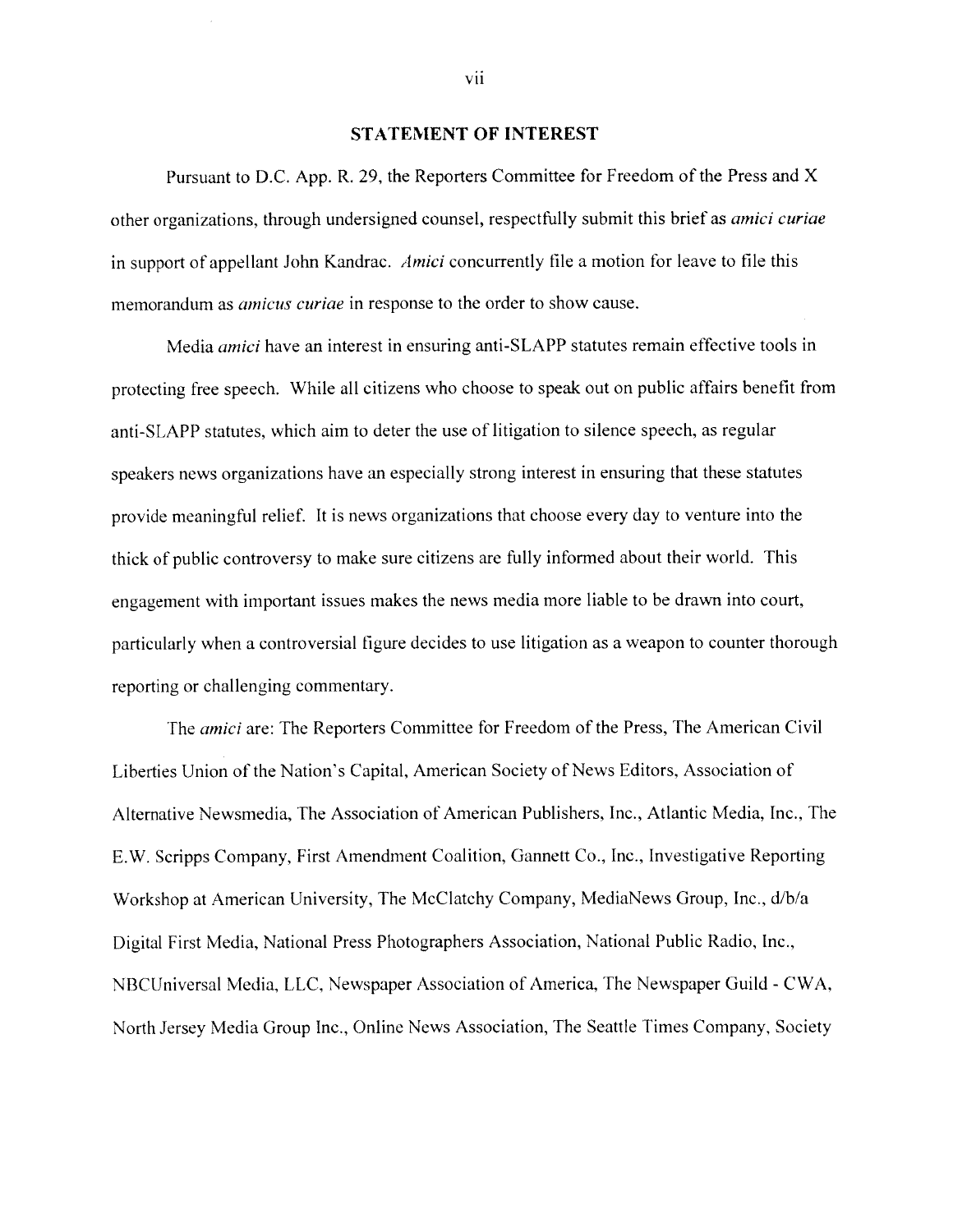of Professional Journalists, Time Inc., Tully Center for Free Speech, Washington City Paper, The Washington Post. Each is described more fully in Appendix A.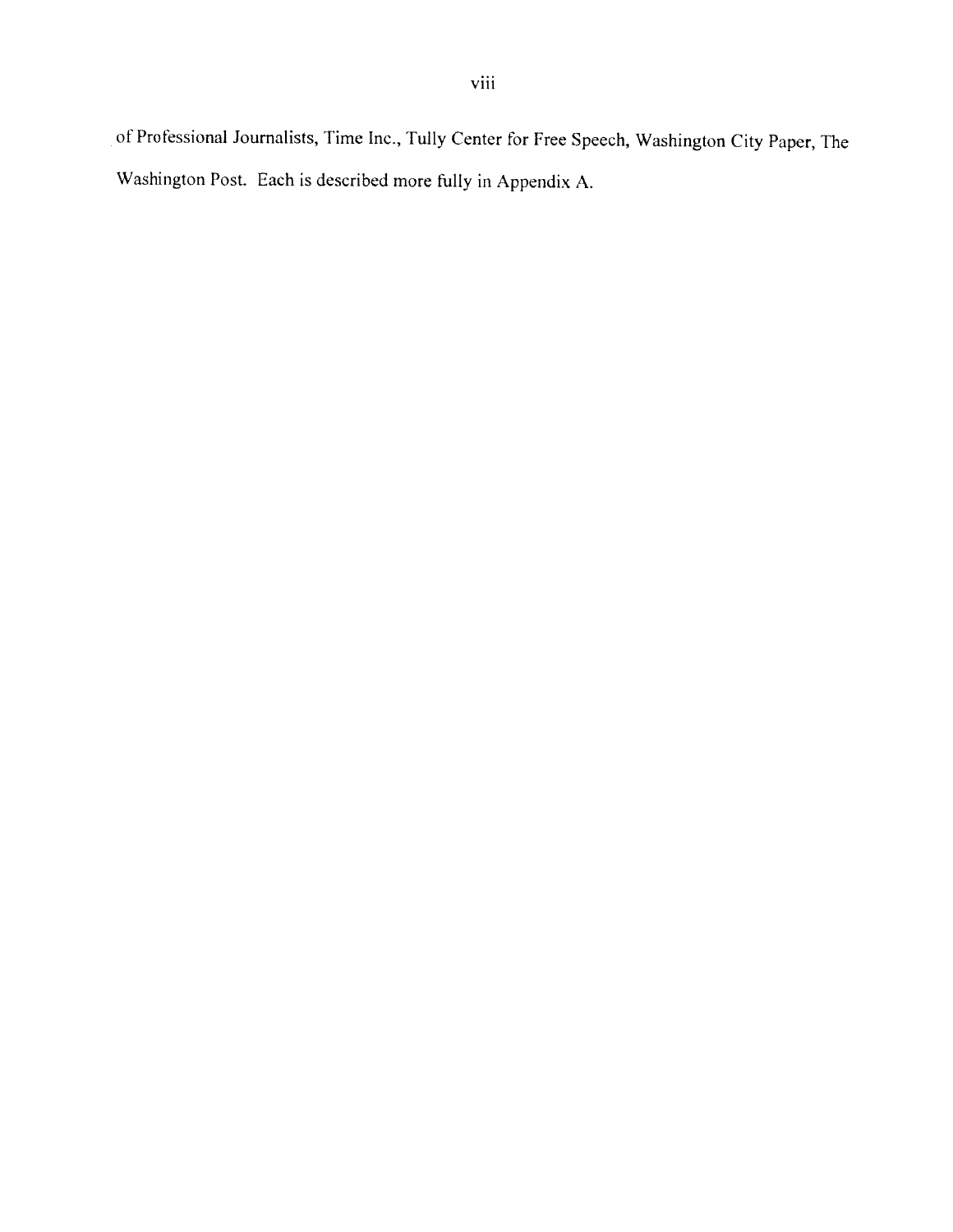## SUMMARY OF THE ARGUMENT

The District of Columbia enacted the District of Columbia Anti-SLAPP Act of 2010, D.C. Code §§ 16-5501 et seq. (2011), to prevent claims based on speech about matters of public interest from advancing past the initial stages of litigation unless <sup>a</sup> <sup>p</sup>laintiff can demonstrate <sup>a</sup> likelihood of success on the merits. Dr. Zaid Akl and the Washington Travel Clinic sued the defendant, John Kandrac. for defamation regarding statements he had made on Yelp.com regarding his experience as <sup>a</sup> patient of Dr. Aki. Kandrac moved to dismiss the complaint under the D.C. anti-SLAPP statute. The D.C. Superior Court disposed of the majority of the claims, but did not dismiss the claim that Kandrac had defamed Dr. Akl by writing that the doctor's office had erroneously <sup>g</sup>iven him another patient's information. The Superior Court held that the plaintiffs had provided enough evidence on that point to make a prima facie case. That partial denial of the motion prompted this appeal.

This Court recently found that the denial of <sup>a</sup> special motion to quash under the D.C. anti SLAPP statute is immediately appealable under the collateral order doctrine. See Doe No. 1 v. Burke, 91 A.3d 1031, 1037D.C. 2014). Amici urge this court to hold that a special motion to dismiss under the anti-SLAPP statute is likewise immediately appealable.

Mann v. National Review, Inc., Nos. 13-cv-1043, 13-cv-1033 (D.C. Dec. 19, 2013), which was appealed to this Court in August 2014, involves the same jurisdictional question that is present in this case — whether the denial of a motion to dismiss under the D.C. anti-SLAPP statute is immediately appealable under the collateral order doctrine. In <sup>a</sup> brief tiled in that appeal, which is still pending, amici similarly argued for the immediate right to appeal. The reappearance of this identical issue here in this case, so swiftly on the heels of Mann and other

 $\mathbf{1}$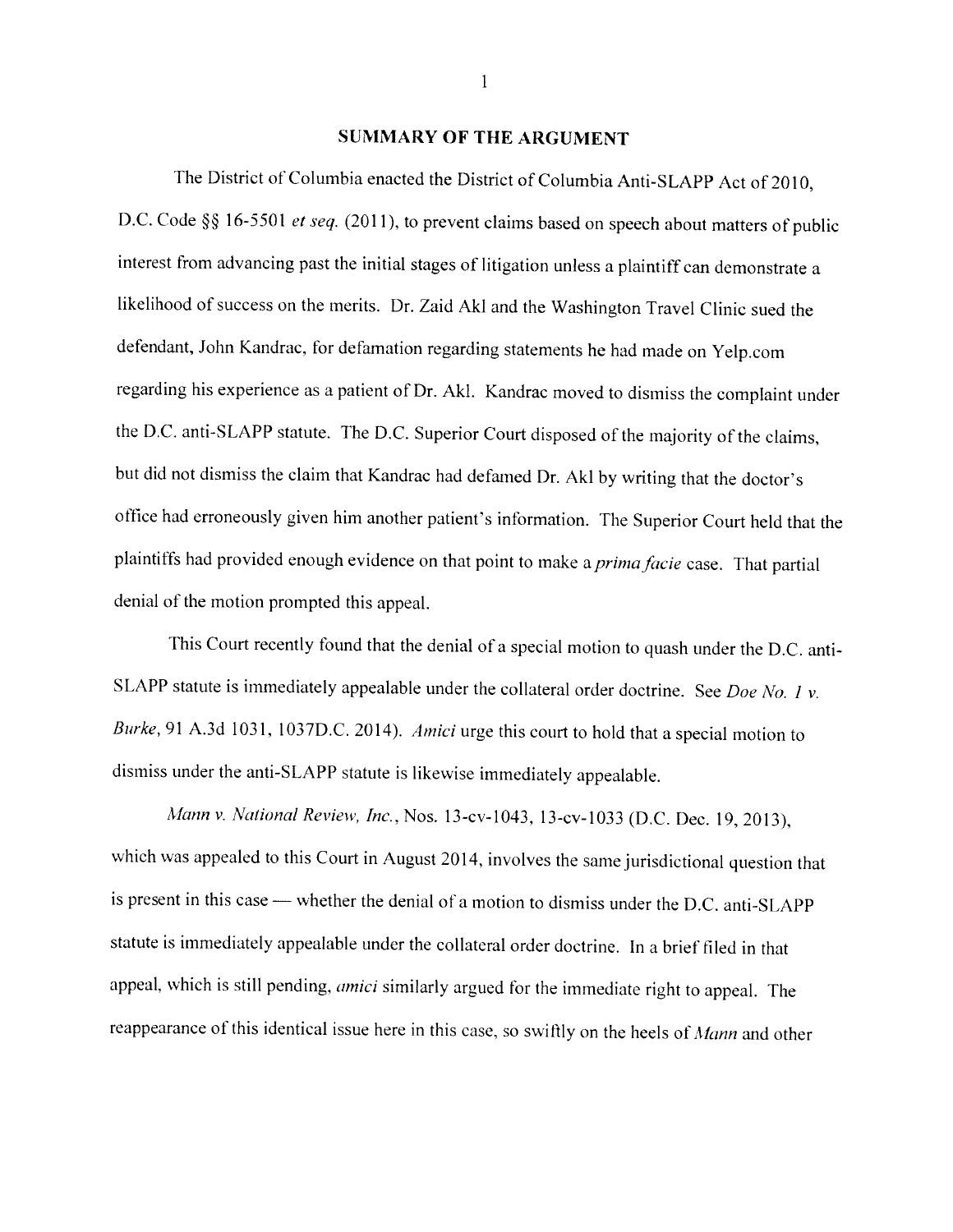recent cases presenting this question, underscores the importance of this Court's recognition ot this substantive right when <sup>a</sup> motion to dismiss is denied.

#### **ARGUMENT**

#### L. THIS COURT HAS JURISDICTION TO HEAR IMMEDIATE APPEALS OF SPECIAL MOTIONS TO DISMISS UNDER THE D.C. ANTI-SLAPP STATUTE.

Under the collateral order doctrine and in tandem with this court's recent decision in Doe No. 1 v. Burke, 91 A.3d 1031 (D.C. 2014) (finding that denials of special motions to quash are immediately appealable), an order denying <sup>a</sup> special motion to dismiss under the D.C. anti SLAPP statute is immediately appealable. Such <sup>a</sup> holding would he in keeping with numerous circuit and state courts that have found that the rights conveyed by anti-SLAPP statutes would be irreparably lost if not immediately appealable.

# A. Under the Collateral Order Doctrine, Special Motions to Dismiss, Like Special Motions to Quash, Are Immediately Appealable

This court recognizes and applies the collateral order doctrine in determining whether it has jurisdiction over non-final orders. See Stein v. United States, 532 A.2d 641, 643-44 (D.C. 1987). Under the collateral order doctrine, three criteria must be met for the court to assert its jurisdiction: (I) the order "must conclusively determine <sup>a</sup> disputed question of law, (2) it must resolve an important issue that is separate from the merits of the case, and (3) it must be effectively unreviewable on appeal from a final judgment." McNair Builders, Inc. v. Taylor, 3 A.3d 1132, 1135 (D.C. 2010).

The D.C. anti-SLAPP statute is unique in that, in addition to providing an avenue for quickly dismissing a case, it allows anonymous speakers to quash subpoenas associated with meritless lawsuits when the speech is on an issue of public interest. D.C. Code  $\S$  16-5502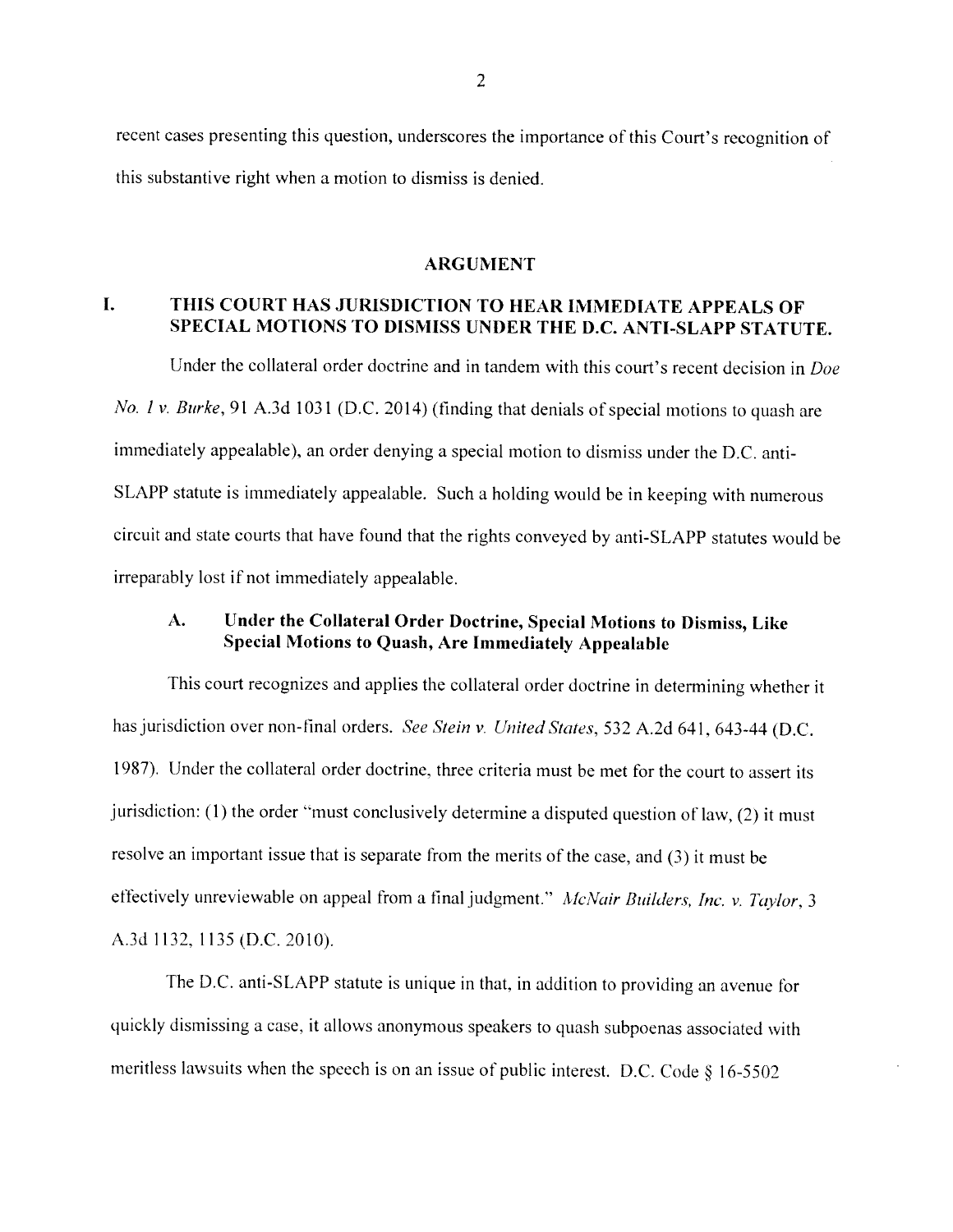to -5503: see also Burke, supra, <sup>91</sup> A.3d at 1039. The statute's language for each motion is

substantially similar:

If a party filing a special motion to dismiss under this section makes a prima facie showing that the claim at issue arises from an act in furtherance of the right of advocacy on issues of public interest, then the motion shall be granted unless the responding party demonstrates that the claim is likely to succeed on the merits, in which case the motion shall be denied.

I).C. Code § 16-5502 (emphasis added).

If a person bringing a *special motion to quash* under this section makes a prima facie showing that the underlying claim arises from an act in furtherance of the right of advocacy on issues of public interest, then the motion shall be granted unless the party seeking his or her personal identifying information demonstrates that the underlying claim is likely to succeed on the merits, in which case the motion shall be denied.

D.C. Code § 16-5503 (emphasis added).

In Burke, this court found that an order denying a special motion to quash under the D.C. anti-SLAPP statute met each criterion of the collateral order doctrine and was therefore immediately appealable. *Burke, supra,* 91 A.3d at 1036 n.6, 1040. Although the court declined at that time to decide whether special motions to dismiss were also immediately appealable,  $id$ , the reasoning and analysis of the court in *Burke* applies in equal measure to special motions to dismiss, which should also be immediately appealable in this court.

## 1. Denial of a Special Motion to Dismiss Conclusively Determines a Disputed Question of Law.

To satisfy the tirst criterion of the collateral order doctrine — that the order conclusively determine a disputed question of law – the court in *Burke* found that an order denying an anti-SLAPP motion to quash effectively determines that the individual does not qualify for protection under the statute. Id. at 1038. By finding that the movant's "speech was not of the sort that the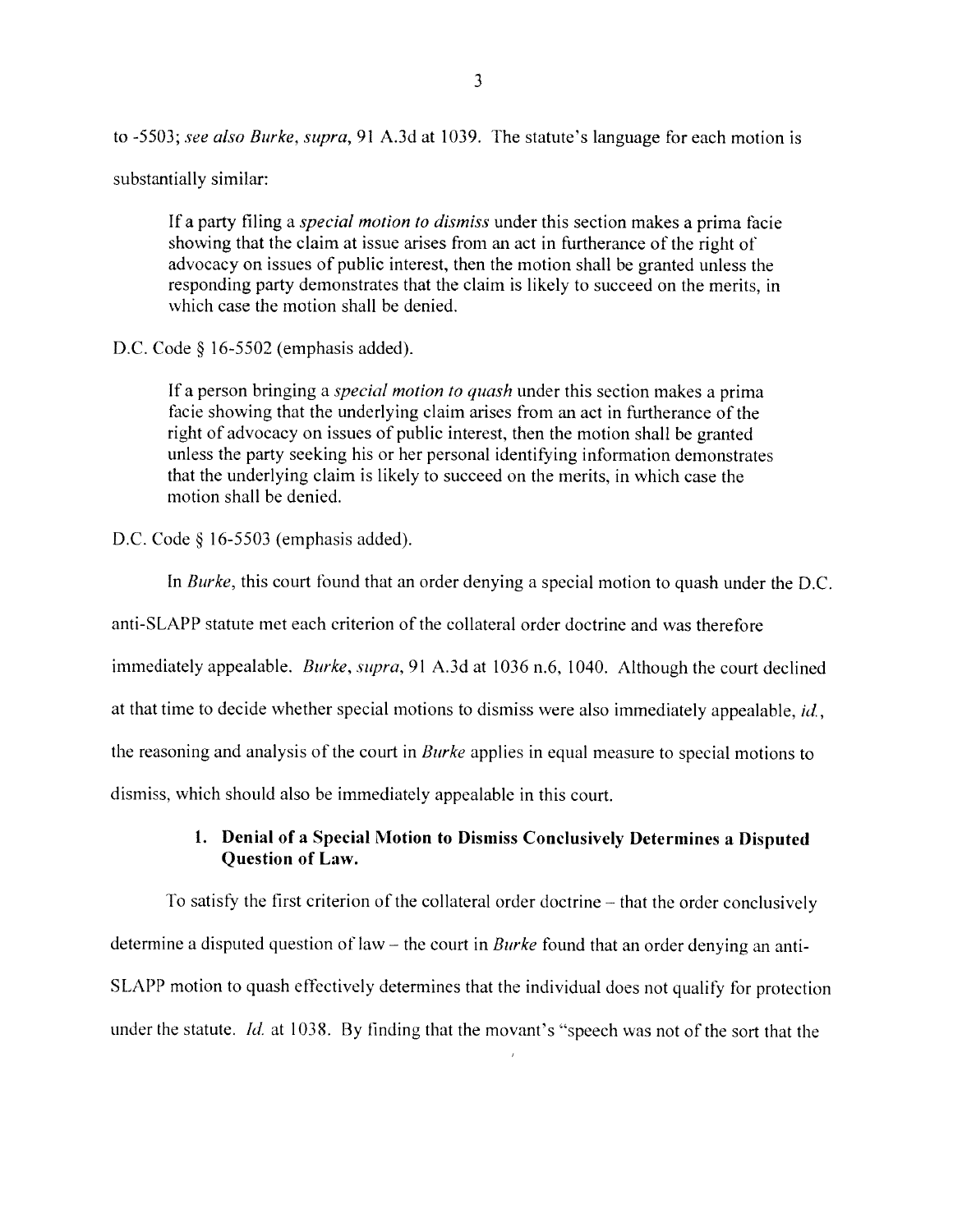Anti-SLAPP statute intends to protect," the trial court made a final determination on that question of law.  $Id$ .

The special motion to dismiss requires no different analysis than the special motion to quash in satisfying the first criterion. Denying <sup>a</sup> special motion to dismiss conclusively determines that the speaker will not be protected by the immunity from suit provided by the statute, just as the special motion to quash does. Both provisions offer special protections for speakers beyond the standard protections in the rules. See D.C. Council Report on Bill 18-893, 'Anti-SLAPP Act of 2010," Council of the District of Columbia, Committee on Public Safety and the Judiciary (Nov. 18, 2010), at <sup>4</sup> ("Committee Report") (noting that the statute extends 'immunity" and "substantive rights" to those who qualify for its protection). Denying an anti SLAPP motion – whether it be a motion to quash or motion to dismiss – determines with finality that the individual is not eligible to benetit from the heightened protections of the statute.

# 2. Denial of <sup>a</sup> Special Motion to Dismiss Resolves an Important Issue That Is Separate from the Merits.

To satisfy the second criterion of the collateral order doctrine – that the order must resolve an important issue separate from the merits – the court in *Burke* held that a determination of who qualities for protection under the anti-SLAPP statute and <sup>a</sup> determination of whether <sup>a</sup> party is liable for defamation are entirely separate. Burke, supra, 91 A.3d at 1038-39 ("Put another way, the '[djenial of an anti-SLAPP motion resolves <sup>a</sup> question separate from the merits in that it merely finds that such merits may exist, without evaluating whether the plaintiff's claim will succeed.") (quoting Batzel v. Smith, 333 F.3d 1018, 1025 (9th Cir. 2003)). While a plaintiff must show a likelihood of success on the merits to defeat both a special motion to quash and a special motion to dismiss, the purpose of that inquiry is different from the purpose of proving the merits at trial. Id. at 1038 (citing Henry v. Lake Charles Am. Press LLC, 566 F.3d 164, 175 (5th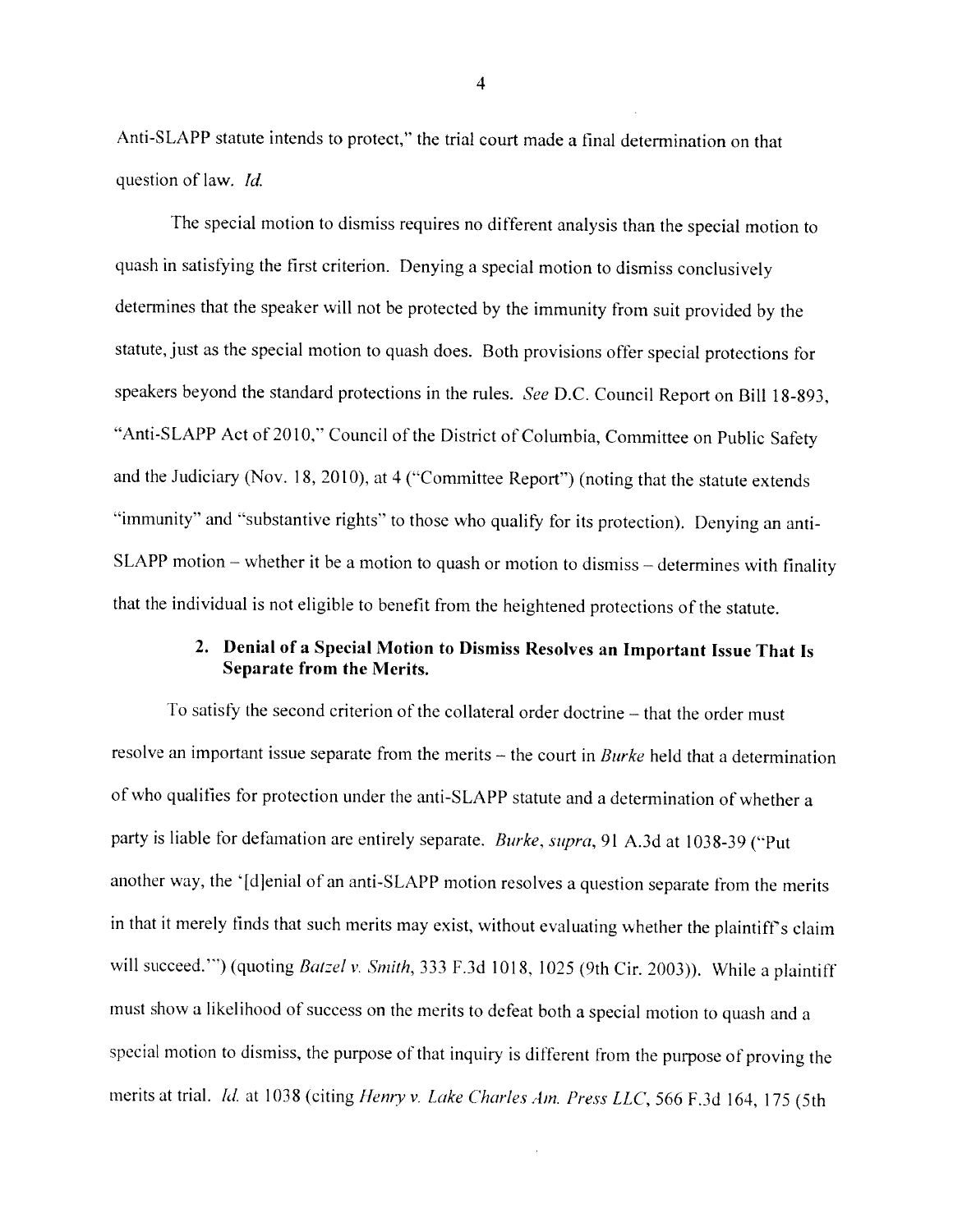Cir. 2009)). Proving the merits at trial results in liability for committing <sup>a</sup> tort, while proving likelihood of succeeding on the merits determines whether the defendant will be immune from suit or will be forced to litigate.

This court cited with approval the Fifth Circuit's opinion in *Henry* for the proposition that "issues of immunity [like those considered in evaluating <sup>a</sup> motion under an Anti-SLAPP statute] are decided prior to trial and then not normally revisited." *Id.* at 1038 n.10 (quoting *Henry*, supra, 566 F.3d at 176) (bracketed text in original). Denying a special motion to dismiss denies the defendant immunity from suit; once the case is tried, the defendant obviously cannot re-raise the issue of immunity. Therefore, the inquiry as to whether the defendant will be forced to litigate — the question raised by <sup>a</sup> special motion to dismiss — is separate from the inquiry into whether the defendant committed <sup>a</sup> tort. which satisfies the second criterion of the collateral order doctrine.

# 3. Denial of <sup>a</sup> Special Motion to Dismiss Confers an Immunity from Suit That Is Unreviewable on Appeal.

To satisfy the third criterion of the collateral order doctrine — that the order must be effectively unreviewable on appeal – this court in *Burke* held that the First Amendment right at issue (there, the right to anonymous speech), once lost, cannot be vindicated or reviewed on appeal. Burke, supra, 91 A.3d 1031 at 1039-40. While the court ruled solely on a special motion to quash. it strongly endorsed the notion that <sup>a</sup> special motion to dismiss also satisfies the third criterion. See id. at 1039. First, the court noted that a motion asserting immunity is commonly the kind found to satisfy the collateral order doctrine. Id. (citing McNair Builders, supra,  $3$  A.3d at 1136). Then the court said a special motion to dismiss "explicitly protects the right not to stand trial." *Id.* at 1039. Finally, the court concluded that a special motion to quash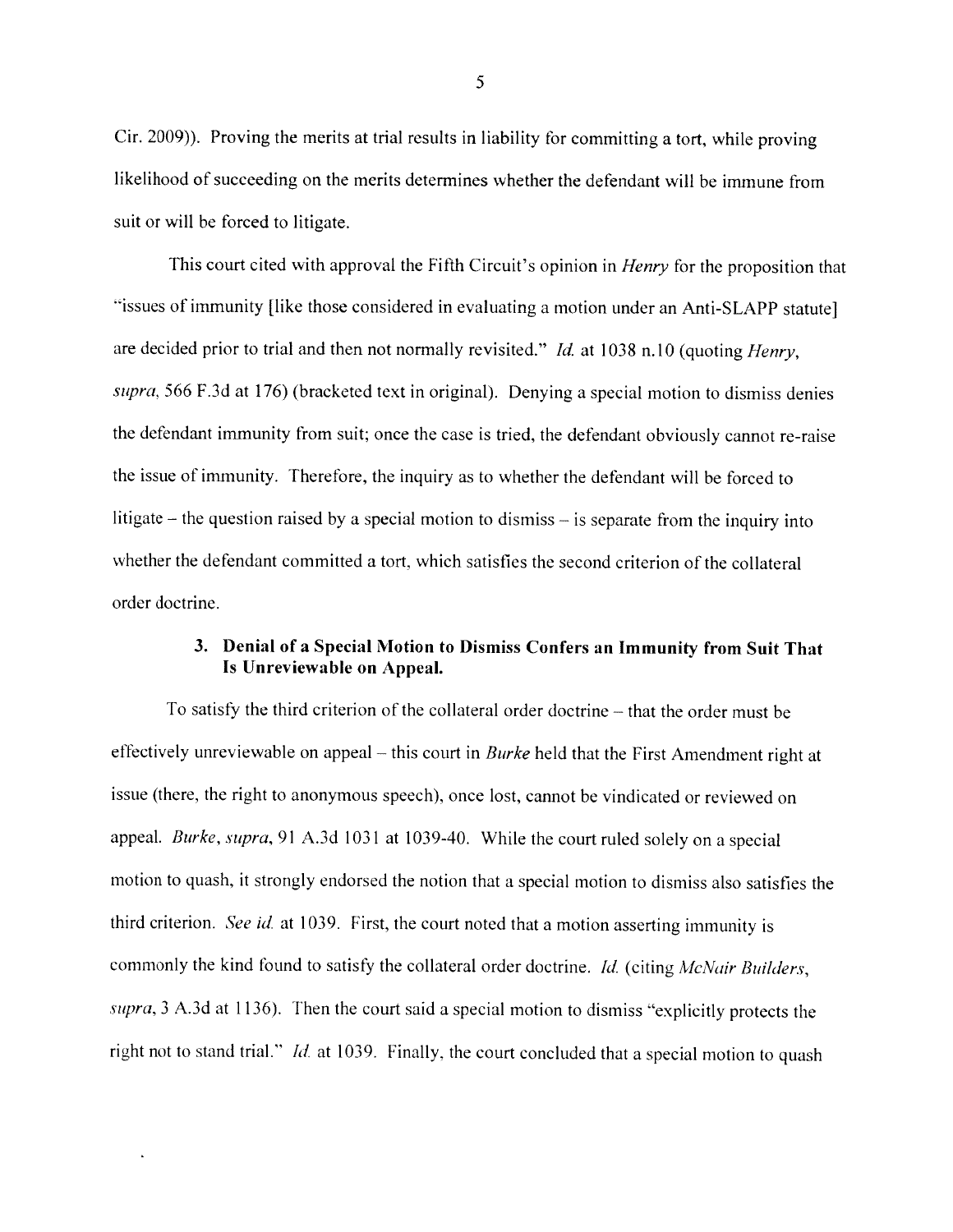"also confers an immunity of a sort from suit," in addition to a special motion to dismiss conferring immunity. Id. (emphasis added).

When drafting the anti-SLAPP legislation, D.C. lawmakers emphasized that the statute was designed to extend immunity to those engaged in protected activities. Committee Report at 4. The statute conveys a substantive right "to expeditiously and economically dispense of litigation." *Id.* The purpose of the statute, then, is to protect certain defendants from having to expend the time and money in defending meritless claims, because such claims chill speech on matters of public interest. Once defendants are forced to litigate, they have lost their immunity from trial, which is unreviewable on appeal.

Therefore, a special motion to dismiss meets the three criteria of the collateral order doctrine and is immediately appealable.

# II. NUMEROUS OTHER JURISDICTIONS HAVE FOUND THAT THE RIGHTS CONFERRED BY AN ANTI-SLAPP STATUTE WILL BE IRREPARABLY LOST IF ORDERS DENYING ANTI-SLAPP MOTIONS ARE NOT IMMEDIATELY APPEALABLE

Because the D.C. Council based the language of its anti-SLAPP statute on similar laws in other states, see Committee Report at 4, this court may properly look to other jurisdictions for guidance. In that regard, the U.S. District Court for the District of Columbia has consulted decisions in other jurisdictions in interpreting the D.C. anti-SLAPP statute. See, e.g., Boley v. Atlantic Monthly Grp., 950 F. Supp. 2d 249, 255 (D.D.C. 2013) ("Where appropriate, then, the Court will look to decisions from other jurisdictions . . . for guidance in predicting how the D.C. Court of Appeals would interpret its own anti-SLAPP law."); Abbas v. Foreign Policy Grp., LLC, 975 F. Supp. 2d 1, 13 (D.D.C. 2013),

A. Five Federal Circuit Courts Have Found, Under the Collateral Order Doctrine, That Anti-SLAPP Statutes Are Immediately Appealable.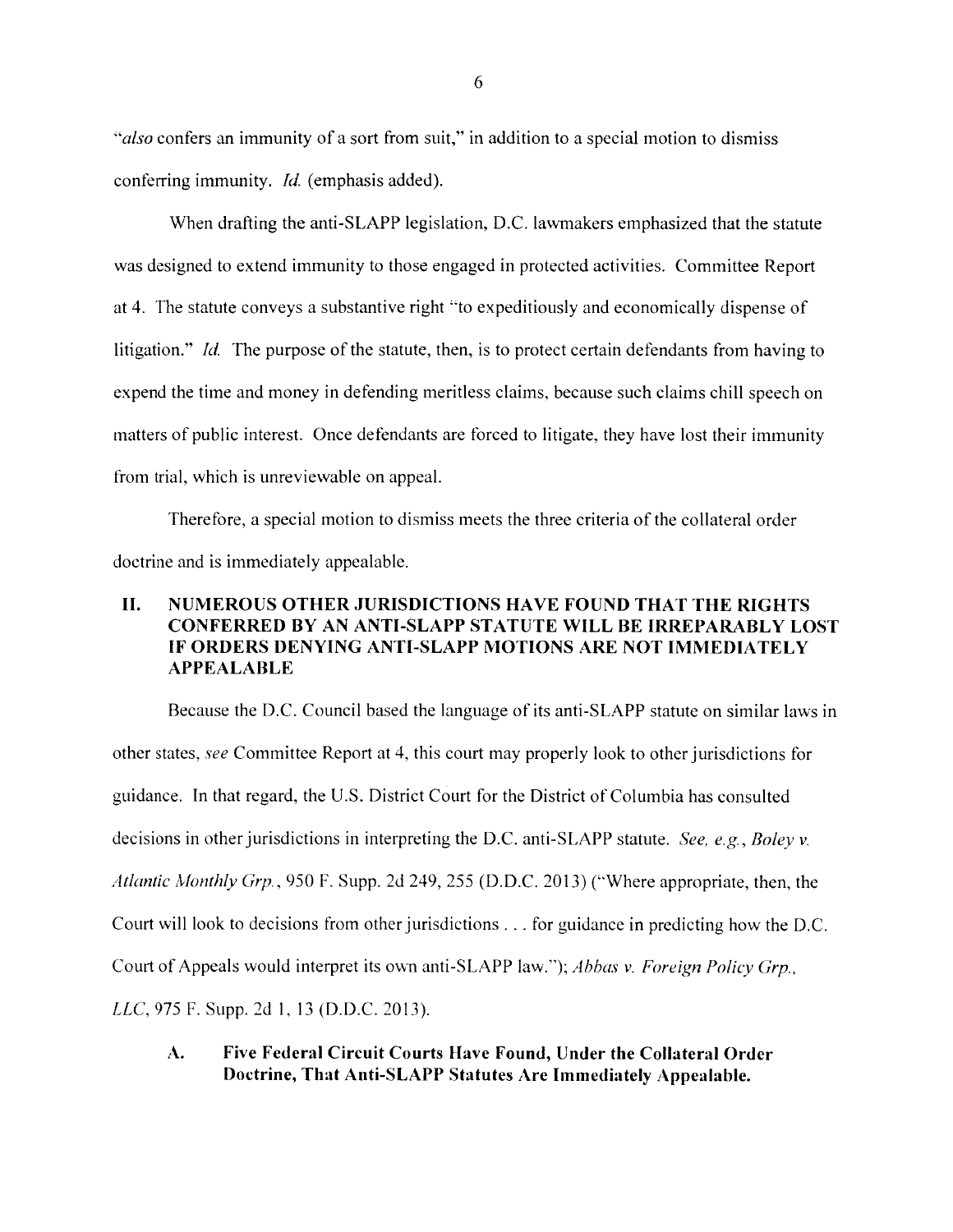Federal courts routinely find that interlocutory orders denying anti-SLAPP motions must be immediately appealable to preserve the very rights conferred to defendants under statutes similar to the D.C. anti-SLAPP statute. The First, Second, Fifth, Ninth, and Eleventh Circuits have all relied on the collateral order doctrine, see Cohen v. Beneficial Indus. Loan Corp., 337 U.S. 541 (1949), in finding that the anti-SLAPP statutes in Maine,<sup>1</sup> Louisiana,<sup>2</sup> California,<sup>3</sup> and Georgia<sup>4</sup> required the right of immediate appeals to preserve the purpose of the statutes. See Royalty Network, Inc. v. Harris, 42 Media L. Rptr. (BNA) 2011 (11th Cir. 2014); Liberty Synergistics Inc. v. Microflo, Ltd., 718 F.3d 138 (2d Cir. 2013); DC Comics v. Pac. Pictures Corp., <sup>706</sup> F.3d <sup>1009</sup> (9th Cir. 2013) (reaffirming Batzel, sipra, <sup>333</sup> F.3d at 1024-26); Godin v. Schencks, 629 F.3d 79 (1st Cir. 2010); Henry v. Lake Charles Am. Press, L.L.C., 566 F.3d 164 (5th Cir. 2009).

The Ninth Circuit held that the first two criteria of the collateral order doctrine (that the ruling was conclusive and resolved important questions separate from the merits) were clearly satisfied. D.C. Comics, supra, 706 F.3d at 1013. Analyzing the third criterion, the court held that California's anti-SLAPP statute, based on the language of the statute and the legislative history behind it, was meant to confer immunity and not merely <sup>a</sup> defense against ultimate liability. *Id.* Because immunity from suit is unreviewable on appeal from final judgment, the third criterion of the collateral order doctrine was met. Id. The Ninth Circuit noted that the protection of the right to free speech embedded in the anti-SLAPP statute requires "particular solicitude within the framework of the collateral order doctrine." Id. at 1016. The court further

<sup>&</sup>lt;sup>1</sup> Me. Rev. Stat. tit. 14,  $\S$  556 (1999) (amended 2012).

<sup>&</sup>lt;sup>2</sup> La. Code Civ. Proc. Ann. art. 971 (1999) (amended 2012).

 $3$  Cal. Civ. Proc. Code § 425.16 (West 1992) (amended 2011). The California statute was addressed by both the Second and Ninth Circuits.

 $4$  Ga. Code Ann. § 9-11-11.1 (1998).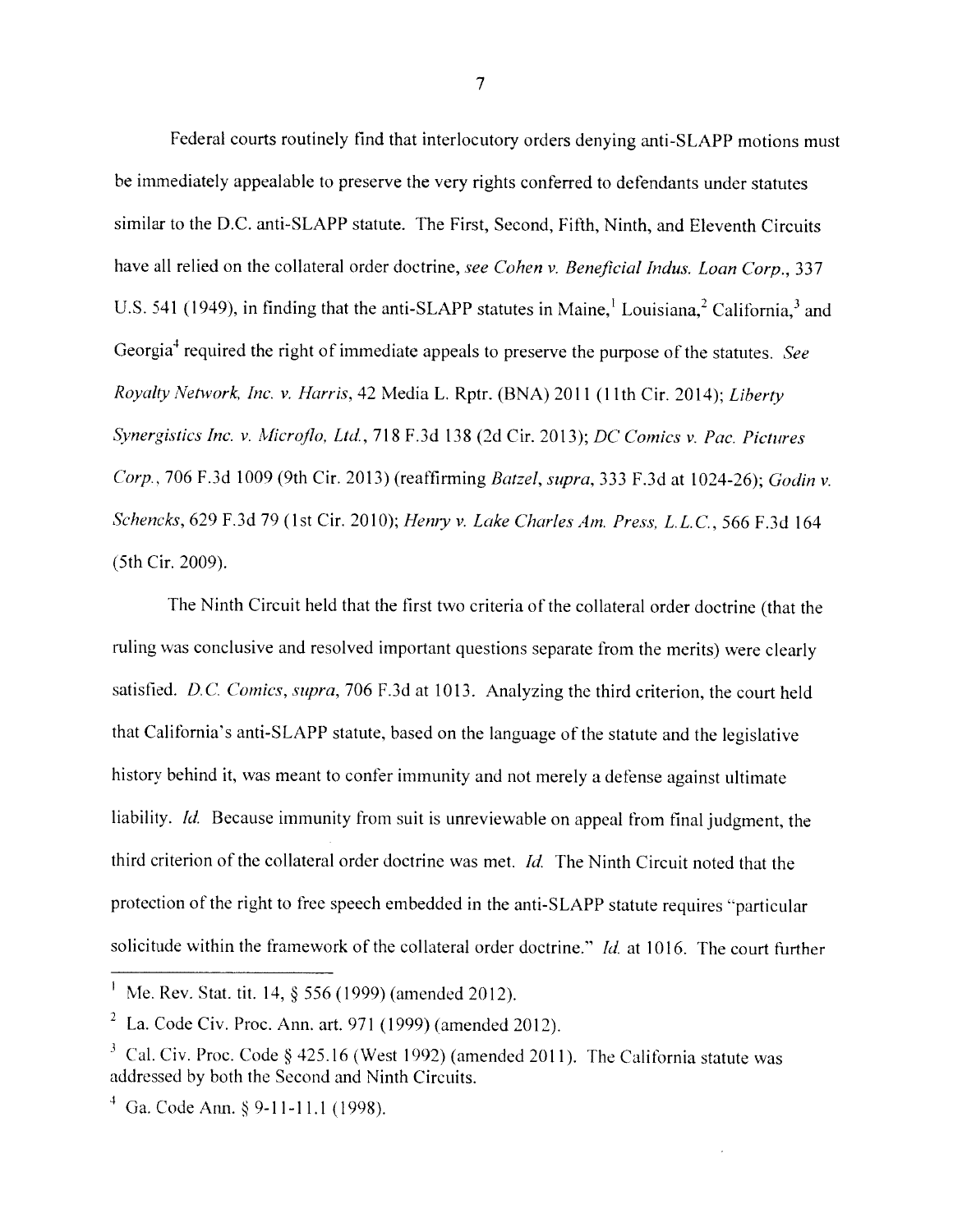explained that "[t]he California legislature's determination, through its enactment of the anti-SLAPP statute, that such constitutional rights would be imperiled absent a right of interlocutory appeal deserves respect." *Id.* 

The First Circuit similarly found that the first two criteria of the collateral order doctrine were met before concluding that the rights created by the Maine anti-SLAPP statute were akin to immunity and therefore unreviewable on appeal from final judgment. Godin, supra, 629 F.3d at 84-85. Looking at a Maine court's decision granting interlocutory review, the court found that "lawmakers wanted to protect speakers from the trial itself rather than merely from liability." *Id.* at 85.

The Fifth Circuit analyzed each criterion of the collateral order doctrine, likewise finding that interlocutory orders denying an anti-SLAPP motion fall under the "small class" of orders that are immediately appealable. *Henry, supra,* 566 F.3d at 173-81. Regarding the third criterion, the court found that anti-SLAPP statutes "provide defendants the right not to bear the costs of fighting a meritless defamation claim" and are therefore unreviewable on appeal from final judgment. *Id.* at 177-78. "[I]mmunity is not simply a right to prevail, but a right not to be tried," and that right is lost if the case proceeds to trial. *Id.* at 177. Echoing the Ninth Circuit, which held that free speech protections should be given greater import under the collateral order doctrine, DC Comics, supra, 706 F.3d at 1016, the Fifth Circuit noted that the importance of protecting First Amendment rights "weighs profoundly in favor of appealability," Henry, supra, 566 F.3d at 180. "The loss of First Amendment freedoms, for even minimal periods of time. unquestionably constitutes irreparable injury." Id. (quoting Elrod v. Burns, 427 U.S. 347, 373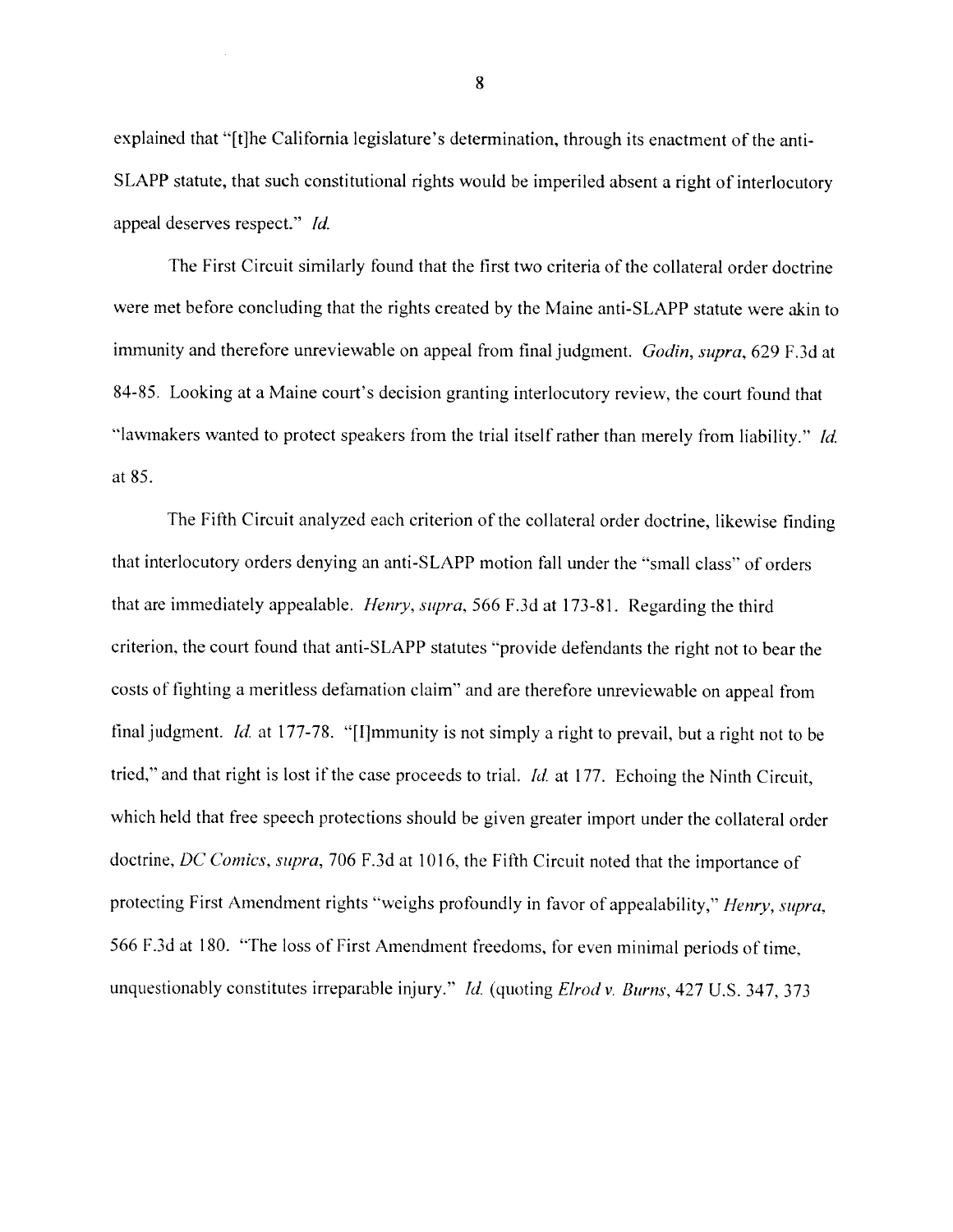$(1976)$ <sup>5</sup> Following the lead of these other cases, the Second and Eleventh Circuits similarly concluded that the denial of an anti-SLAPP motion is immediately appealable under the collateral order doctrine. Liberty Synergistics, supra, 718 F.3d at 145-51; Royalty Network, supra, <sup>42</sup> Media L. Rep. at 2014-16.

# B. At Least Two States Have Found That Anti-SLAPP Statutes Create Immunity from Suit, <sup>a</sup> Right That Is Irreparably Lost if Denials of Anti SLAPP Motions Are Not Immediately Appealable.

Maine and Massachusetts have likewise held that denial of anti-SLAPP motions are immediately appealable, even though neither of their statutes explicitly provides for that right. Morse Bros. v. Webster, <sup>772</sup> A.2d <sup>842</sup> (Me. 2001); Fabre v. Walton, <sup>781</sup> N.E.2d <sup>780</sup> (Mass. 2002).<sup>6</sup> Both courts focused their analyses on whether the right in question will be irreparably lost if denials of motions to dismiss under anti-SLAPP laws are not immediately appealable, which is essentially the third element of the collateral order doctrine. Morse Bros., supra, 772 A.2d at 847; Fabre. supra, 781 N.E.2d at 784.

The Massachusetts high court held that the right to avoid "the harassment and burdens of litigation" is similar to governmen<sup>t</sup> immunity in that the right is lost if the defendant is forced to litigate <sup>a</sup> case beyond its initial stages. Id. Not only did the high court find that defendants may immediately appeal the denial of an anti-SLAPP motion, id., but an appellate court later held that defendants must immediately appea<sup>l</sup> the interlocutory order or they lose their right to appea<sup>l</sup> after

 $5$  While the Louisiana anti-SLAPP statute applied in *Henry* protected only speech "in furtherance of[al person's right of petition or free speec<sup>h</sup> under the United States or Louisiana Constitution," Henry, 566 F.3d at 170 (quoting La. Code Civ. Proc. Art. 971(A)(1)), thus making the reference to First Amendment rights accurate, the D.C. statute protects some speech that is not necessarily protected by the Constitution. Nevertheless, the promp<sup>t</sup> protection of speec<sup>h</sup> covered by the statute remains an important public interest that weighs heavily in favor of appealability.

 $6$  The Massachusetts anti-SLAPP statute can be found at Mass. Gen. Laws ch. 231,  $\S$  59H (1994) (amended 1996).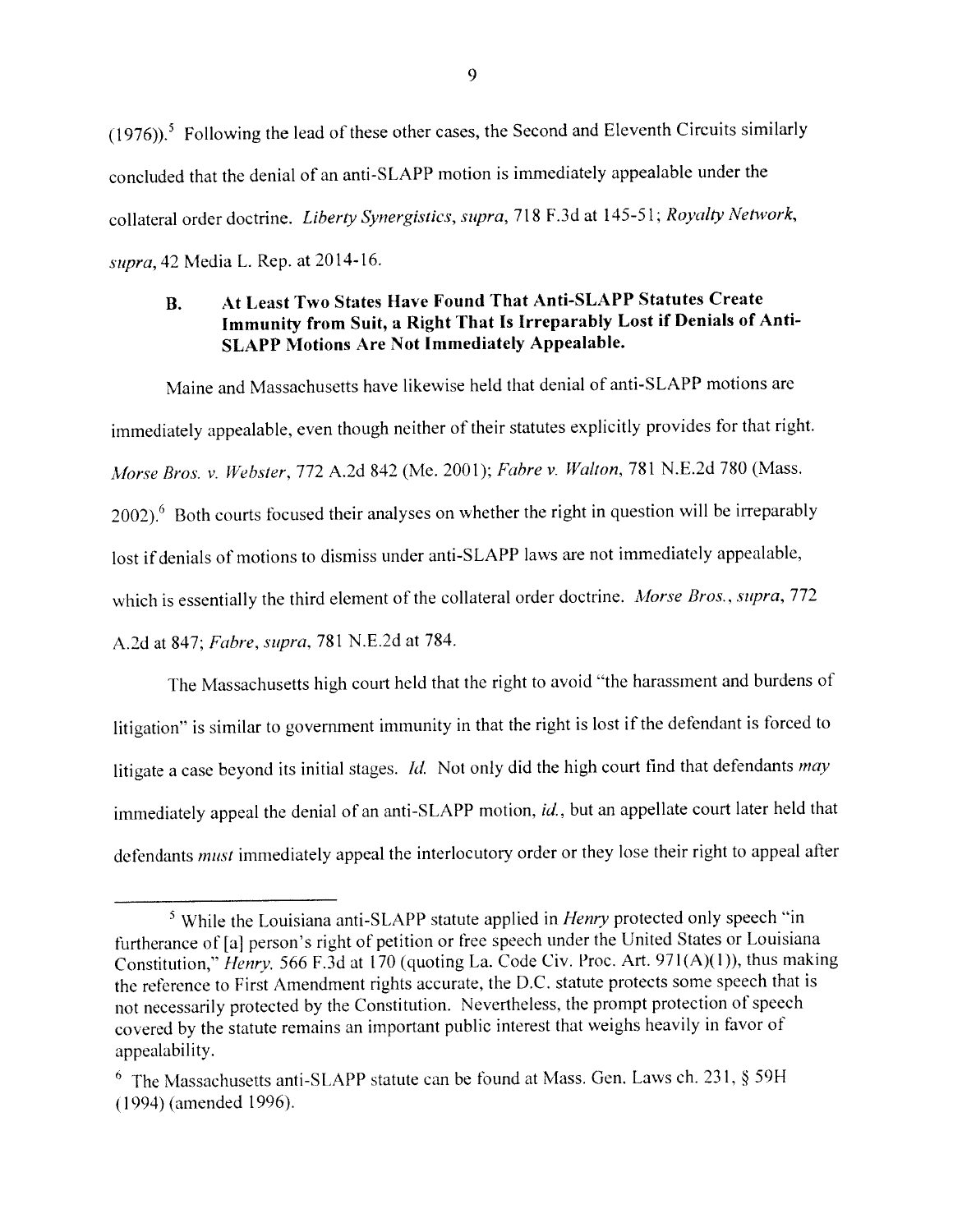final judgment. Wendt v. Barnum, 2007 Mass. App. Div. 93, 96 (App. Div. 2007). In Wendt, a defendant fully litigated his case after his anti-SLAPP motion was denied, and then he appealed the anti-SLAPP order along with other claims of error. 2007 Mass. App. Div. at 93-97. The court dismissed the anti-SLAPP appeal as moot because the defendant failed to appeal the interlocutory order immediately after it was issued. *Id.* at 96.

Much like the Massachusetts high court and the five federal circuits, the Maine high court found that anti-SLAPP statutes create a right to avoid the "cost and delay of litigating [aj claim," and forcing a defendant to continue litigation is the "precise harm that the statute seeks to prevent." Morse Bros., supra, 772 A.2d at 848; see also Schelling v. Lindell, 942 A.2d 1226 (Me. 2008). The court explained that the statute was "designed to protect certain defendants from meritless litigation," as indicated by its provisions offering an expedited hearing on the motion and temporarily switching the burden of proof to the plaintiff. Morse Bros., supra, 772 A.2d at 848. Ultimately, the court held that not immediately hearing an appeal of the denial of an anti-SLAPP motion would result in the "loss of substantial rights." *Id.* 

Like the anti-SLAPP statutes in California, Georgia, Louisiana, Maine, and Massachusetts, the D.C. anti-SLAPP statute confers a right to avoid the costs and harassment of meritless litigation — a right that will be lost if an order denying that right is not immediately appealable. See D.C. Code  $\S$  16-5501 et seq. The D.C. anti-SLAPP statute is crafted to forestall litigation. See id. Much like the statute in Maine, see Morse Bros., supra, 772 A.2d at 848. the D.C. statute requires the court to hold an expedited hearing on the special motion to dismiss and shifts the burden to the plaintiff to prove likelihood of success on the merits. D.C. Code  $\S$ § 16-5502 (b), (d); 16-5503 (b). Furthermore, it permits the court to award the costs of litigation to a party who prevails on an anti-SLAPP motion, another deterrent to litigation. *Id.*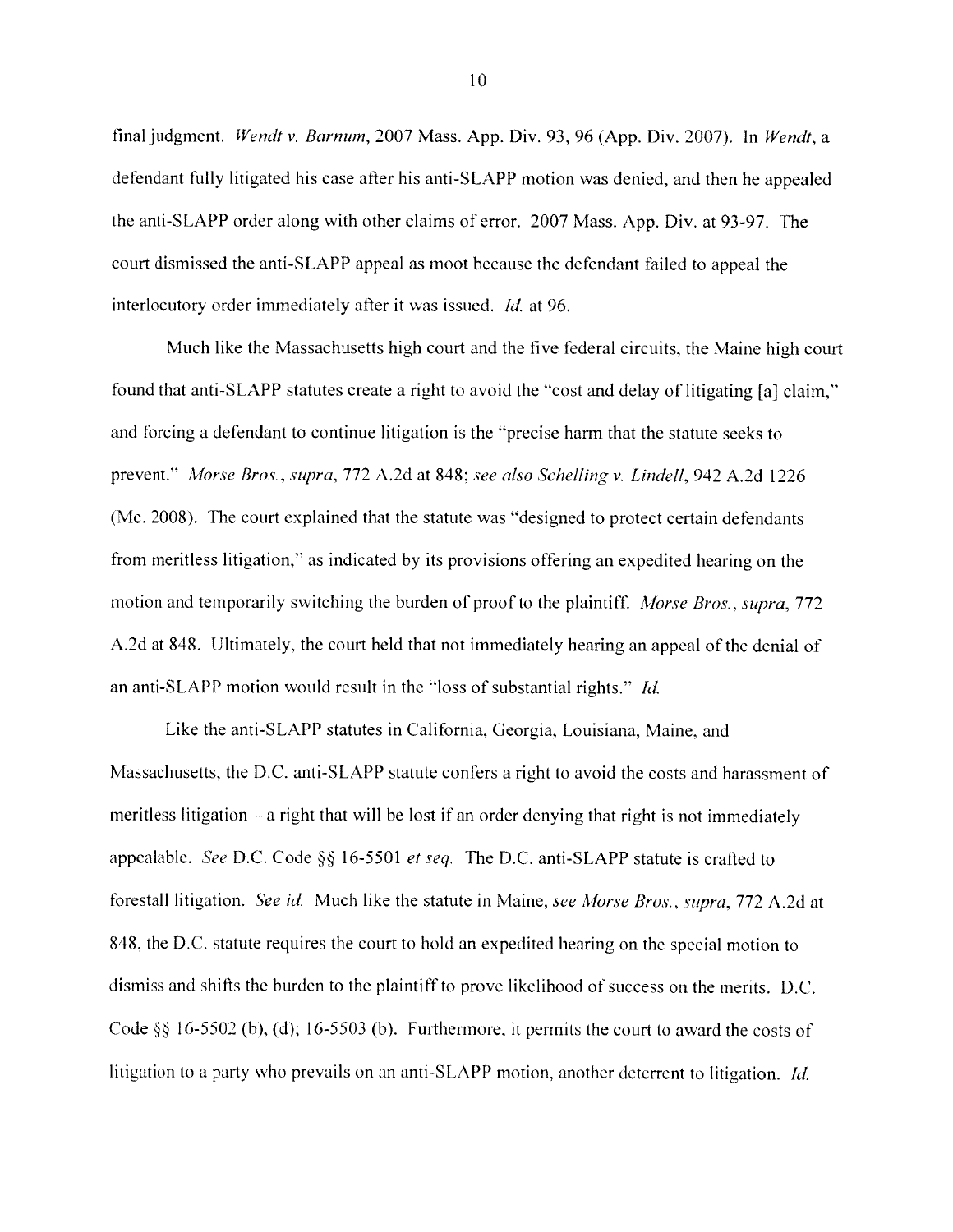§ 16-5504 (a). D.C. lawmakers recognized that the unique problem with SLAPP lawsuits "is that the goal of the litigation is not to win the lawsuit but punish the opponent and intimidate them into silence." Committee Report at 4. The anti-SLAPP statute, then, is a remedy to the litigation itself. Just as the court in *Godin* stated, "lawmakers wanted to protect speakers from the trial itself rather than merely from liability." 629 F.3d at 85, As five federal circuits have recognized, along with the high courts of Maine and Massachusetts, requiring a party to continue litigation before appealing the denial of an anti-SLAPP motion results in irreparable injury — the exact injury the statute was meant to guard against.

#### C. Contrary Decisions of Other Courts Indicating There Is No Right to Immediately Appeal the Denial of Anti-SLAPP Motions Are Distinguishable Because the D.C. Anti-SLAPP Statute Provides Immunity.

The Ninth Circuit distinguished between California's anti-SLAPP statute, Batzel, supra, 333 F.3d 1018, and those of Oregon, *Englert v. MacDonell*, 551 F.3d 1099 (9th Cir. 2009), and Nevada, Metabolic Research, Inc. v. Ferrell, 693 F.3d 795 (9th Cir. 2012), finding that appeals of anti-SLAPP motions are immediately appealable under California law because California lawmakers intended to confer immunity from suit, whereas Nevada's and Oregon's lawmakers did not. See Metabolic Research, supra, 693 F.3d at 801-02 ("We must presume the legislature selected its words with purpose, and immunity from "civil liability" is unquestionably different than immunity from "suit" or "trial."). In response to *Metabolic Research*, the Nevada legislature amended its statute so that denials of anti-SLAPP motions are immediately appealable. S.B. 286 (Nev. 2013) (amending Nev. Rev. Stat. § 4 1.637).

Like California lawmakers, D.C. lawmakers intended to confer immunity from suit in the D.C. anti-SLAPP statute. They expressly noted that they were following the lead of other jurisdictions in extending "immunity to individuals engaging in protected actions" and providing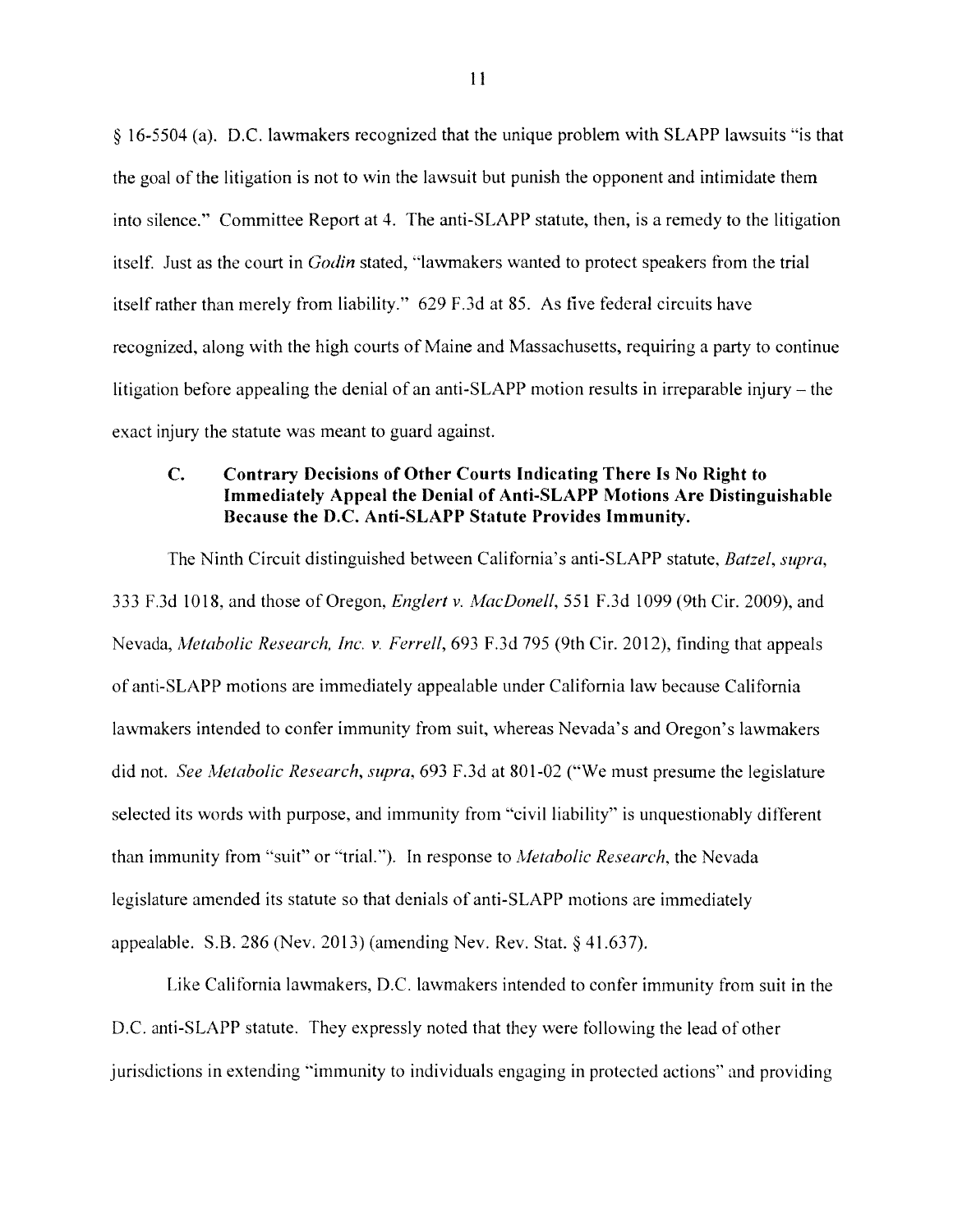"substantive rights to defendants in a SLAPP." Committee Report at 4. This court in *Doe No. 1*  $v.$  Burke likewise found that a special motion to dismiss under the D.C. statute "explicitly" protects the right not to stand trial." Burke, supra, <sup>91</sup> A.3d <sup>1031</sup> at 1039.

That the statute is silent as to the right of immediate appeal is irrelevant in light of the statute's unique legislative history. Lawmakers originally included <sup>a</sup> provision granting <sup>a</sup> defendant the right of immediate appeal but later removed it solely because they thought the provision might exceed their authority, based on this court's decision in Stuart v. Walker, <sup>6</sup> A.3d 1215 (D.C. 2010); see Committee Report at  $7<sup>7</sup>$  Even after lawmakers removed the provision, the report noted that the "Committee agrees with and supports the purpose of this provision." Id. This court in Burke chose to "read little into the absence of <sup>a</sup> provision that the Council may not have been empowered to include in the first place." *Burke*, *supra*, 91 A.3d at 1039 n.12.

The clear intention of the D.C. lawmakers to permit immediate appeals demonstrates that the statute confers immunity from litigation, which would be irreparably lost if the denial of an anti-SLAPP motion is not immediately appealable.

<sup>&</sup>lt;sup>7</sup> The *Stuart* decision was subsequently vacated and set for rehearing en banc, *Stuart v*. Walker, <sup>30</sup> A.3d <sup>783</sup> (D.C. 2011), but was never decided on the merits as the Court was evenly divided.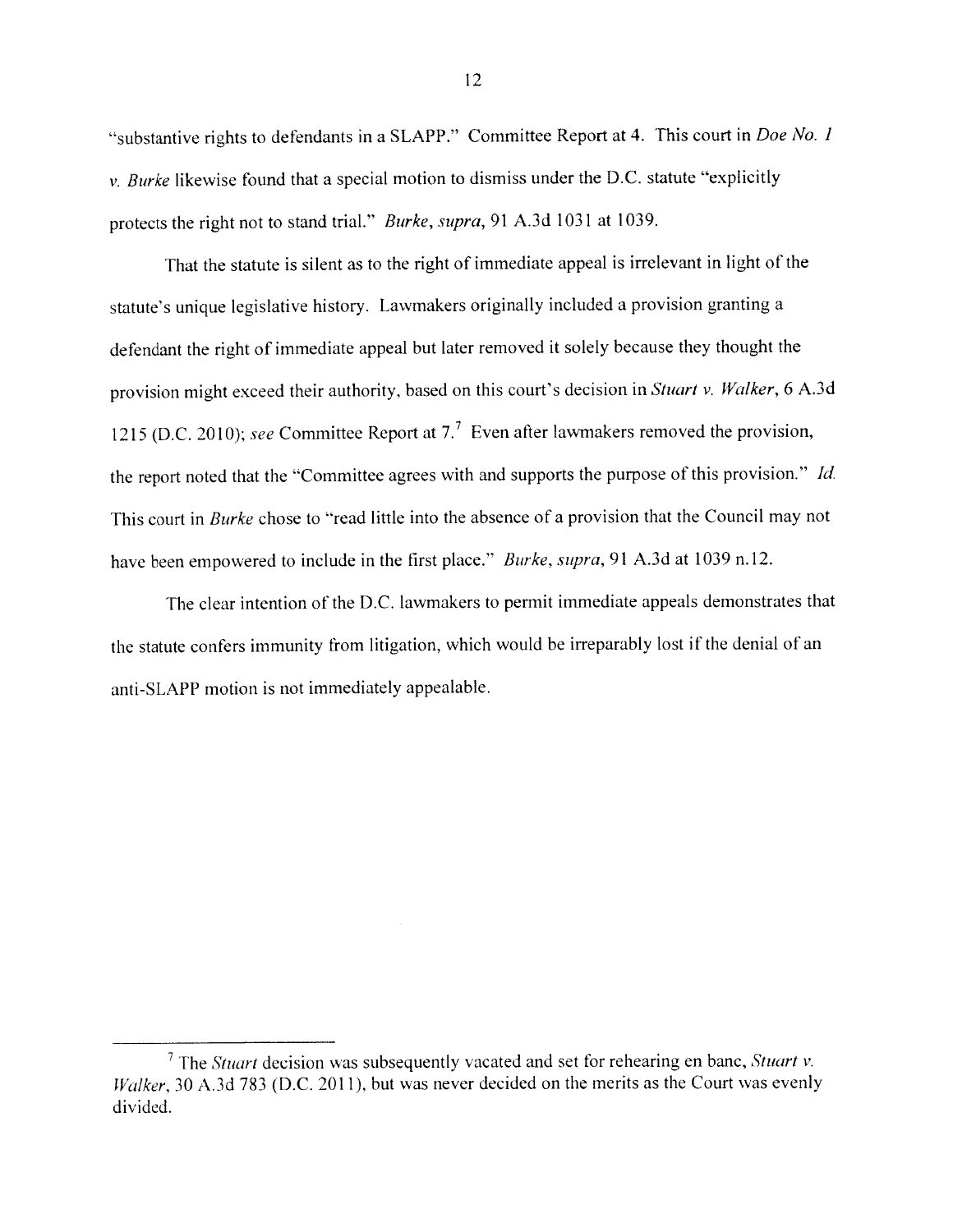#### **CONCLUSION**

For the foregoing reasons, this Court should accept jurisdiction to hear an appeal of the denial of appellants' anti-SLAPP motion to dismiss.

Respectfully submitted,

 $B02$ 

Bruce D. Brown (DC. Bar #457317) Gregg P. Leslie (DC. Bar # 426092) The Reporters Committee for Freedom of the Press 1101 Wilson Blvd., Suite 1100 Arlington, VA 22209 Telephone: (703) 807-2102

Counsel for Amici Curiae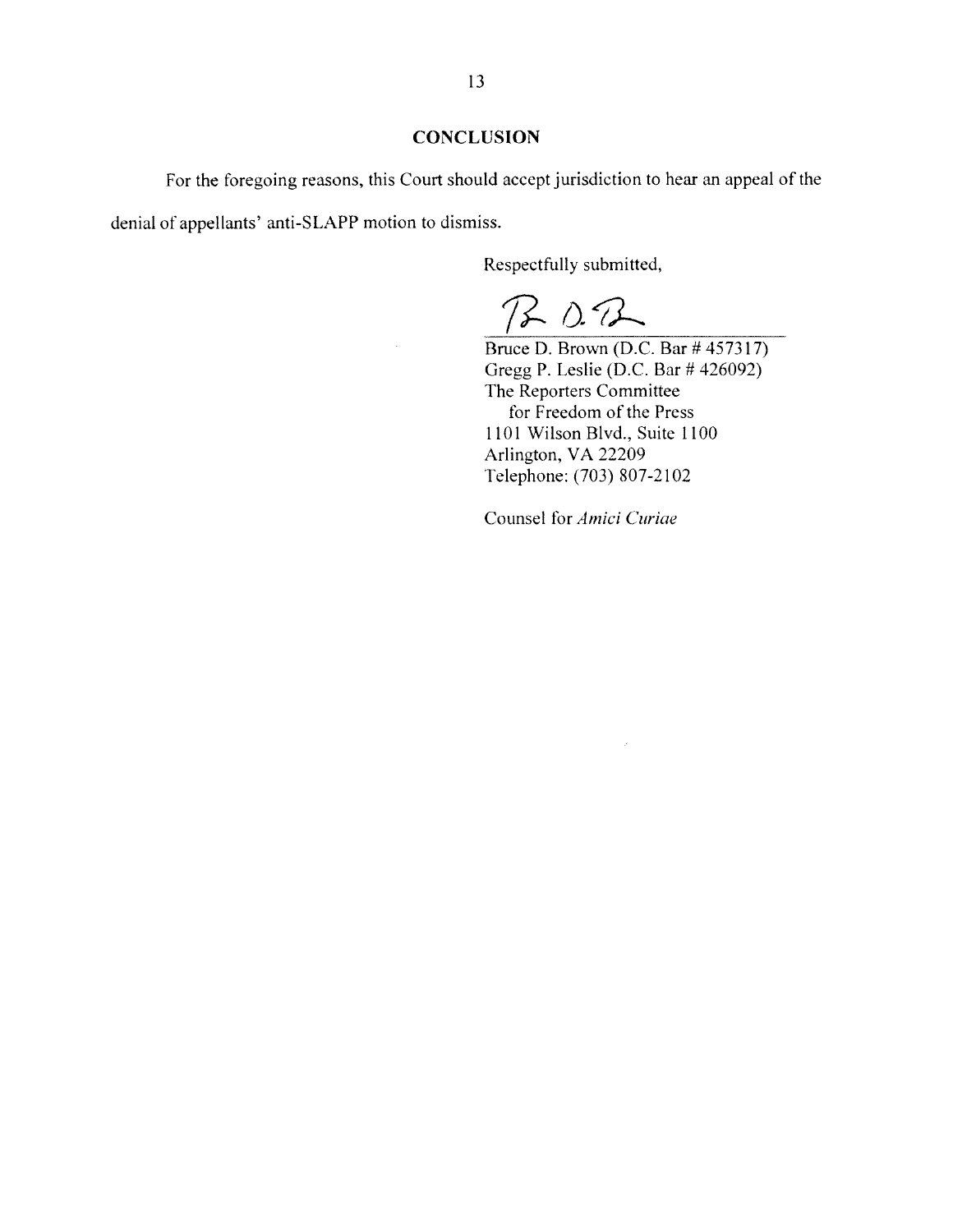#### APPENDIX A: DESCRIPTION OF AMICI

The Reporters Committee for Freedom of the Press is a voluntary, unincorporated association of reporters and editors that works to defend the First Amendment rights and freedom of information interests of the news media. The Reporters Committee has provided representation, guidance and research in First Amendment and Freedom of Information Act litigation since 1970.

The American Civil Liberties Union of the Nation's Capital is the Washington, D.C., affiliate of the American Civil Liberties Union (ACLU), a nonprofit membership organization dedicated to protecting and expanding the civil liberties of all Americans, particularly their right to freedom of speech. The ACLU of the Nation's Capital played a leading role in supporting passage of the D.C. Anti-SLAPP Act, and, having represented defendants in several SLAPP suits, is familiar with the intimidating effect such lawsuits can have on free speech. With some 500 members, American Society of News Editors ("ASNE") is an organization that includes directing editors of daily newspapers throughout the Americas. ASNE changed its name in April 2009 to American Society of News Editors and approved broadening its membership to editors of online news providers and academic leaders. Founded in 1922 as American Society of Newspaper Editors, ASNE is active in a number of areas of interest to top editors with priorities on improving freedom of information, diversity, readership and the credibility of newspapers.

Association of Alternative Newsmedia ("AAN") is a not-for-protit trade association for 130 alternative newspapers in North America, including weekly papers like The Village Voice and Washington City Paper. AAN newspapers and their websites provide an editorial alternative to the mainstream press. AN members have <sup>a</sup> total weekly circulation of seven million and <sup>a</sup> reach of over 25 million readers.

 $A-1$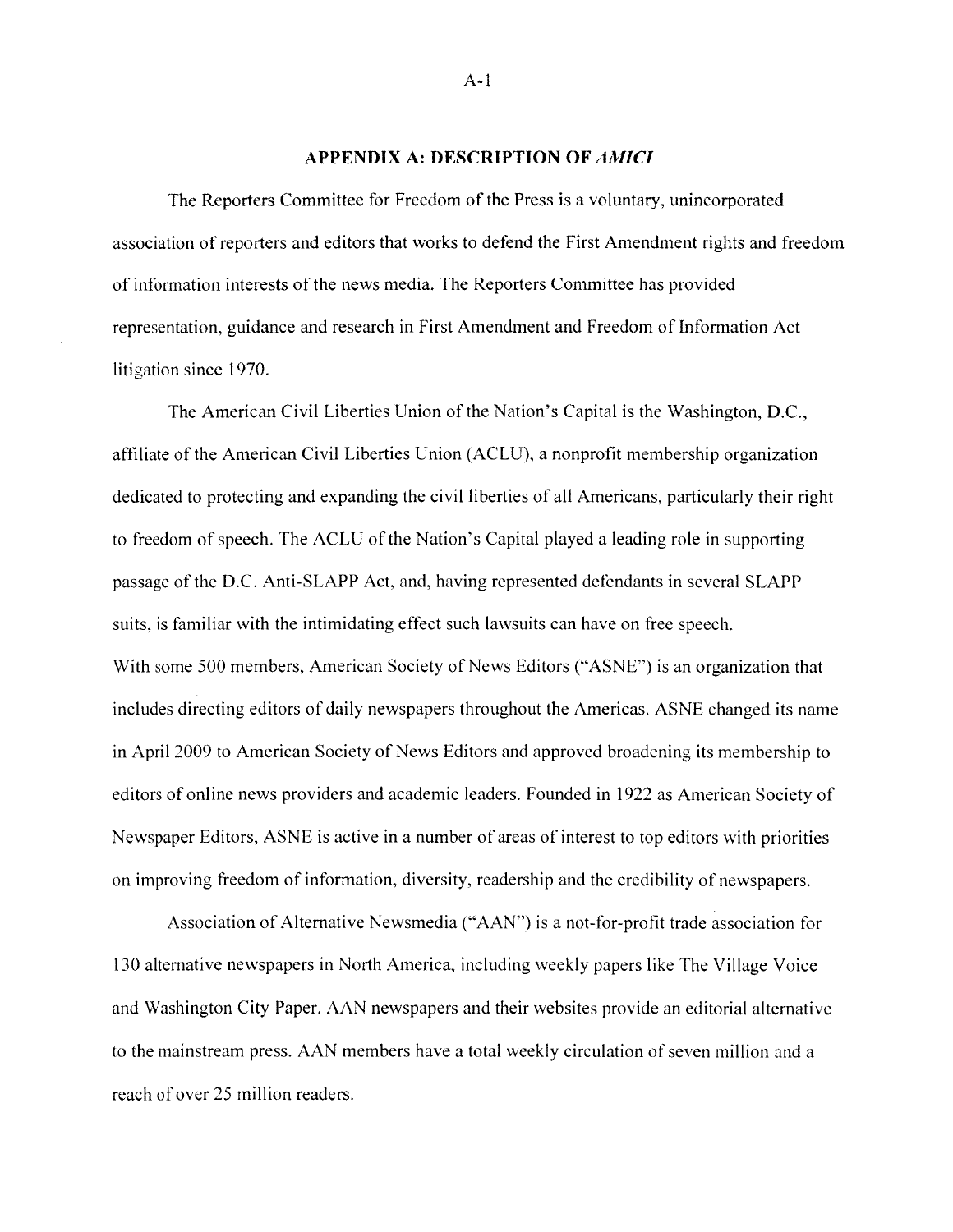The Association of American Publishers. Inc. ("AAP") is the national trade association of the U.S. hook publishing industry. AAP's members include most of the major commercial book publishers in the United States, as well as smaller and nonprofit publishers, university presses and scholarly societies. AAP members publish hardcover and paperback books in every field, educational materials for the elementary, secondary, postsecondarv and professional markets, scholarly journals, computer software and electronic products and services. The Association represents an industry whose very existence depends upon the free exercise of rights guaranteed by the First Amendment.

Atlantic Media, Inc. is a privately held, integrated media company that publishes The Atlantic, National Journal, Quartz and Government Executive. These award-winning titles address topics in national and international affairs, business, culture, technology and related areas, as well as cover political and public policy issues at federal, state and local levels. The Atlantic was founded in 1857 by Oliver Wendell Holmes, Ralph Waldo Emerson, Henry Wadsworth Longfellow and others.

The E.W. Scripps Company is a diverse. 131-year-old media enterprise with interests in television stations, newspapers. local news and information websites and licensing and syndication. The company's portfolio of locally focused media properties includes: <sup>19</sup> IV stations (ten ABC affiliates, three NBC affiliates, one independent and five Spanish-language stations); daily and community newspapers in 13 markets; and the Washington-based Scripps Media Center. home of the Scripps Howard News Service.

First Amendment Coalition is a nonprofit public interest organization dedicated to defending free speech, free press and open government rights in order to make government, at all levels, more accountable to the people. The Coalition's mission assumes that government

A-2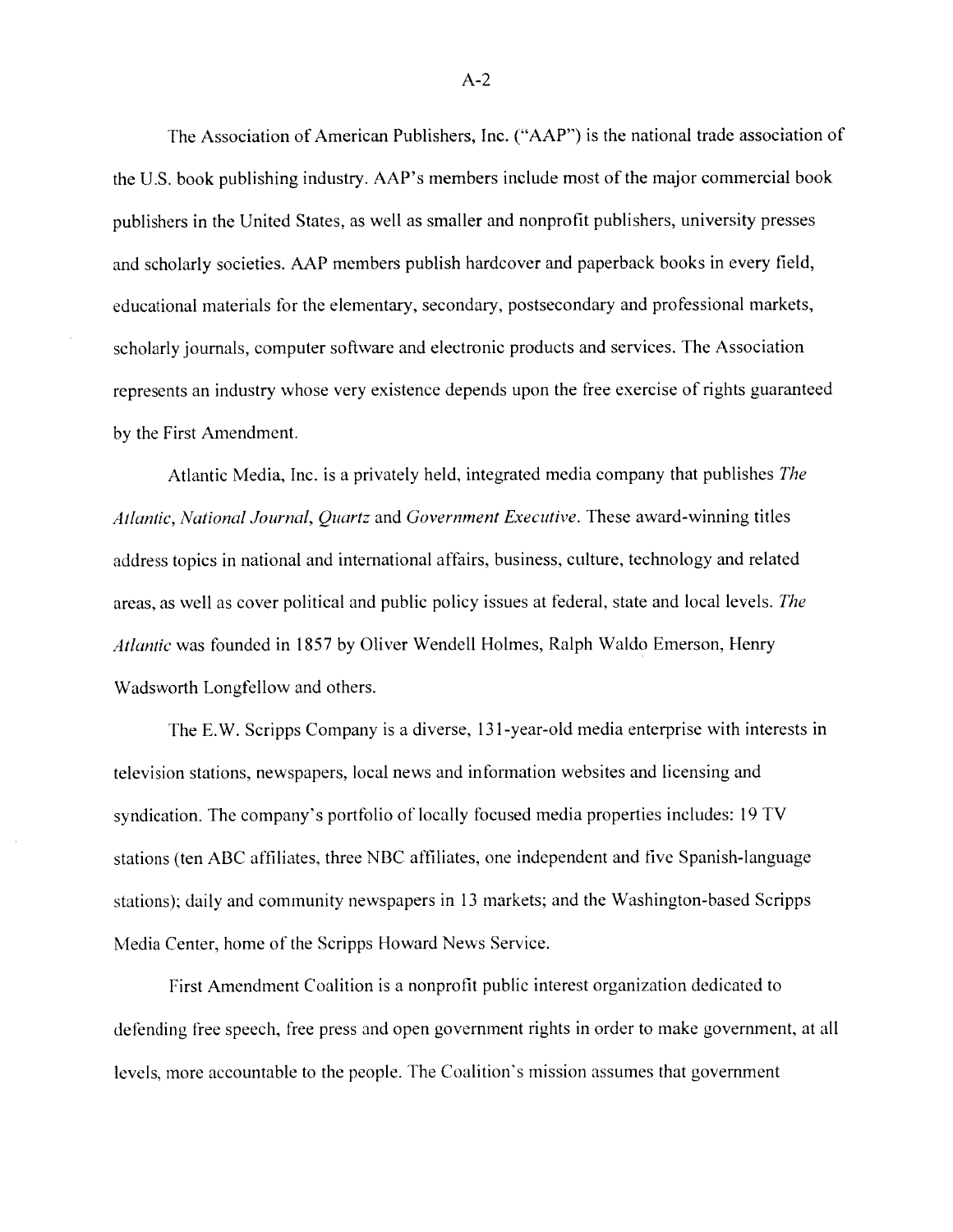transparency and an informed electorate are essential to a self-governing democracy. To that end, we resist excessive government secrecy (while recognizing the need to protect legitimate state secrets) and censorship of all kinds.

Gannett Co., Inc. is an international news and information company that publishes more than 80 daily newspapers in the United States – including  $USA TODAY$  – which reach 11.6 million readers daily. The company's broadcasting portfolio includes more than 40 TV stations, reaching approximately one-third of all television households in America. Each of Gannett's daily newspapers and TV stations operates Internet sites offering news and advertising that is customized for the market served and integrated with its publishing or broadcasting operations.

The Investigative Reporting Workshop, a project of the School of Communication (SOC) at American University, is a nonprofit, professional newsroom. The Workshop publishes indepth stories at investigativereportingworkshop.org about government and corporate accountability, ranging widely from the environment and health to national security and the economy.

The McClatchy Company, through its affiliates, is the third-largest newspaper publisher in the United States with 29 daily newspapers and related websites as well as numerous community newspapers and niche publications.

MediaNews Group's more than 800 multi-platform products reach 61 million Americans each month across 18 states.

The National Press Photographers Association ("NPPA") is a  $501(c)(6)$  non-profit organization dedicated to the advancement of visual journalism in its creation, editing and distribution. NPPA's approximately 7,000 members include television and still photographers, editors, students and representatives of businesses that serve the visual journalism industry. Since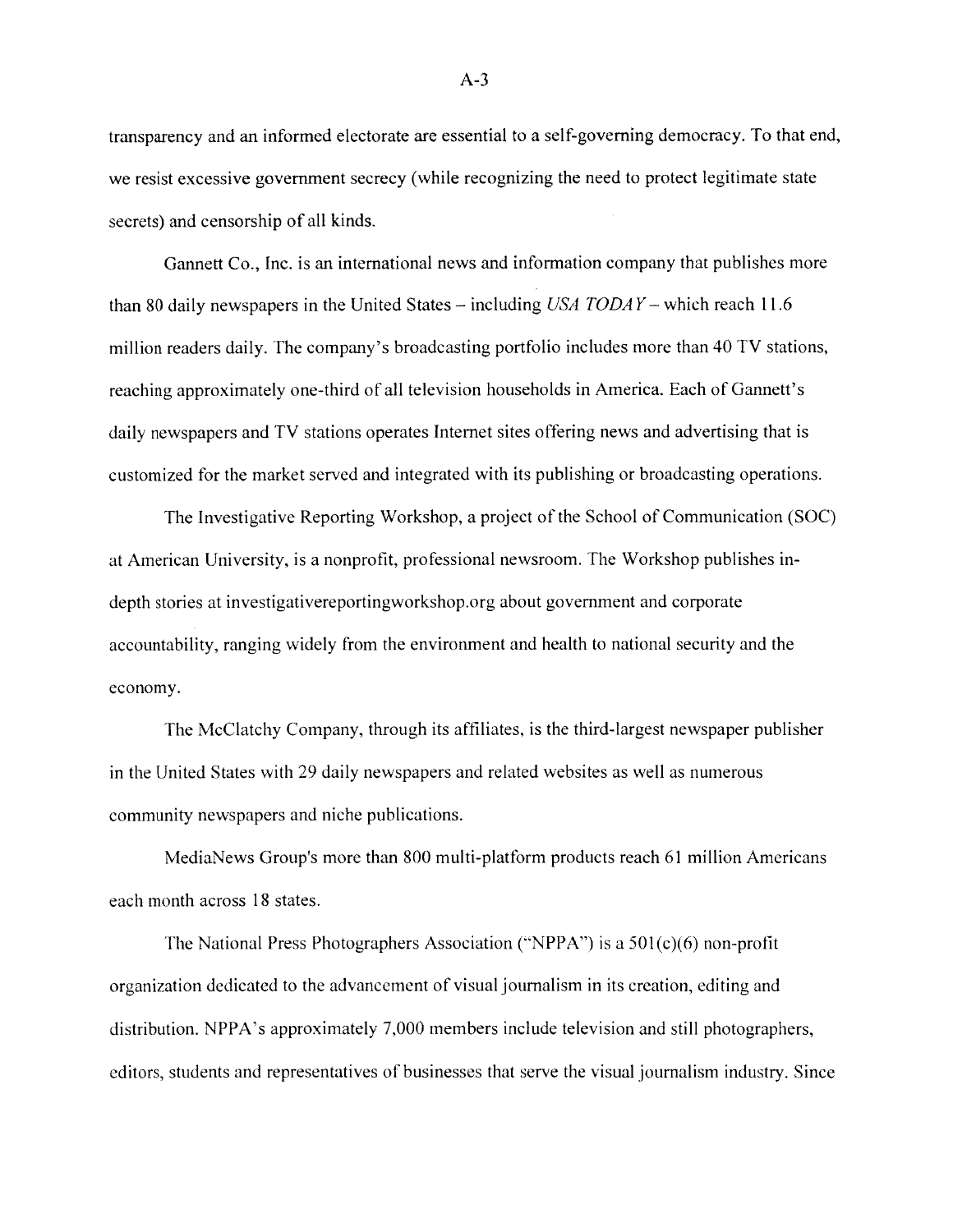its founding in 1946, the NPPA has vigorously promoted the constitutional rights of journalists as well as freedom of the press in all its forms, especially as it relates to visual journalism. The submission ofthis brief was duly authorized by Mickey H. Osterreicher, its General Counsel.

National Public Radio, Inc. is an award-winning producer and distributor of noncommercial news programming. A privately supported, not-for-profit membership organization, NPR serves a growing audience of more than 26 million listeners each week by providing news programming to 285 member stations that are independently operated, noncommercial public radio stations. In addition, NPR provides original online content and audio streaming of its news programming. NPR.org offers hourly newscasts, special features and 10 years of archived audio and information.

NBCUniversal Media, LLC is one of the world's leading media and entertainment companies in the development, production and marketing of news, entertainment and information to a global audience. Among other businesses, NBCUniversal Media, LLC owns and operates the NBC television network, the Spanish-language television network Telemundo, NBC News, several news and entertainment networks, including MSNBC and CNBC, and a television-stations group consisting of owned-and-operated television stations that produce substantial amounts of local news, sports and public affairs programming. NBC News produces the "Today" show, "NBC Nightly News with Brian Williams," "Dateline NBC" and "Meet the Press."

Newspaper Association of America ("NAA") is a nonprofit organization representing the interests of more than 2,000 newspapers in the United States and Canada. NAA members account for nearly 90% of the daily newspaper circulation in the United States and a wide range of non-daily newspapers. The Association focuses on the major issues that affect today's

 $A-4$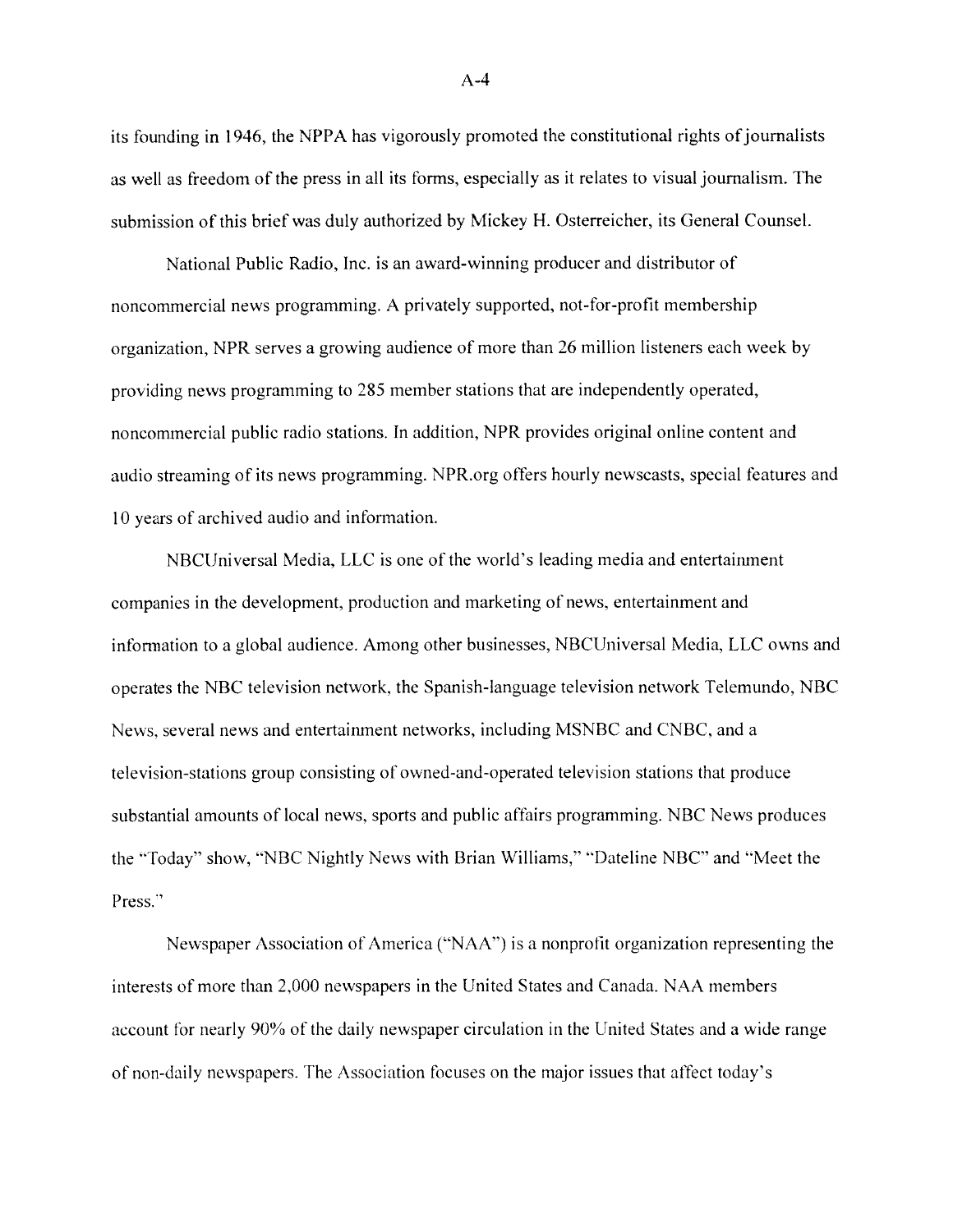newspaper industry, including protecting the ability of the media to provide the public with news and information on matters of public concern.

The Newspaper Guild — CWA is a labor organization representing more than 30,000 employees of newspapers, newsmagazines, news services and related media enterprises. Guild representation comprises, in the main, the advertising, business, circulation, editorial, maintenance and related depaitments of these media outlets. The Newspaper Guild is a sector of the Communications Workers of America. CWA is America's largest communications and media union, representing over 700,000 men and women in both private and public sectors.

North Jersey Media Group Inc. ('NJMG") is an independent, family-owned printing and publishing company, parent of two daily newspapers serving the residents of northern New Jersey: The Record(Bergen County), the state's second-largest newspaper, and the *Herald* News (Passaic County). NJMG also publishes more than 40 community newspapers serving towns across five counties and a family of glossy magazines, including (201) Magazine, Bergen County's premiere magazine. All of the newspapers contribute breaking news, features. columns and local information to NorthJersey.com. The company also owns and publishes Bergen.com showcasing the people, places and events of Bergen County.

Online News Association ('ONA") is the world's largest association of online journalists. ONA's mission is to inspire innovation and excellence among journalists to better serve the public. ONA's more than 2.000 members include news writers, producers. designers. editors, bloggers. technologists, photographers. academics. students and others \\ho produce news for the Internet or other digital delivery systems. ONA hosts the annual Online News Association conference and administers the Online Journalism Awards. ONA is dedicated to advancing the

 $A-5$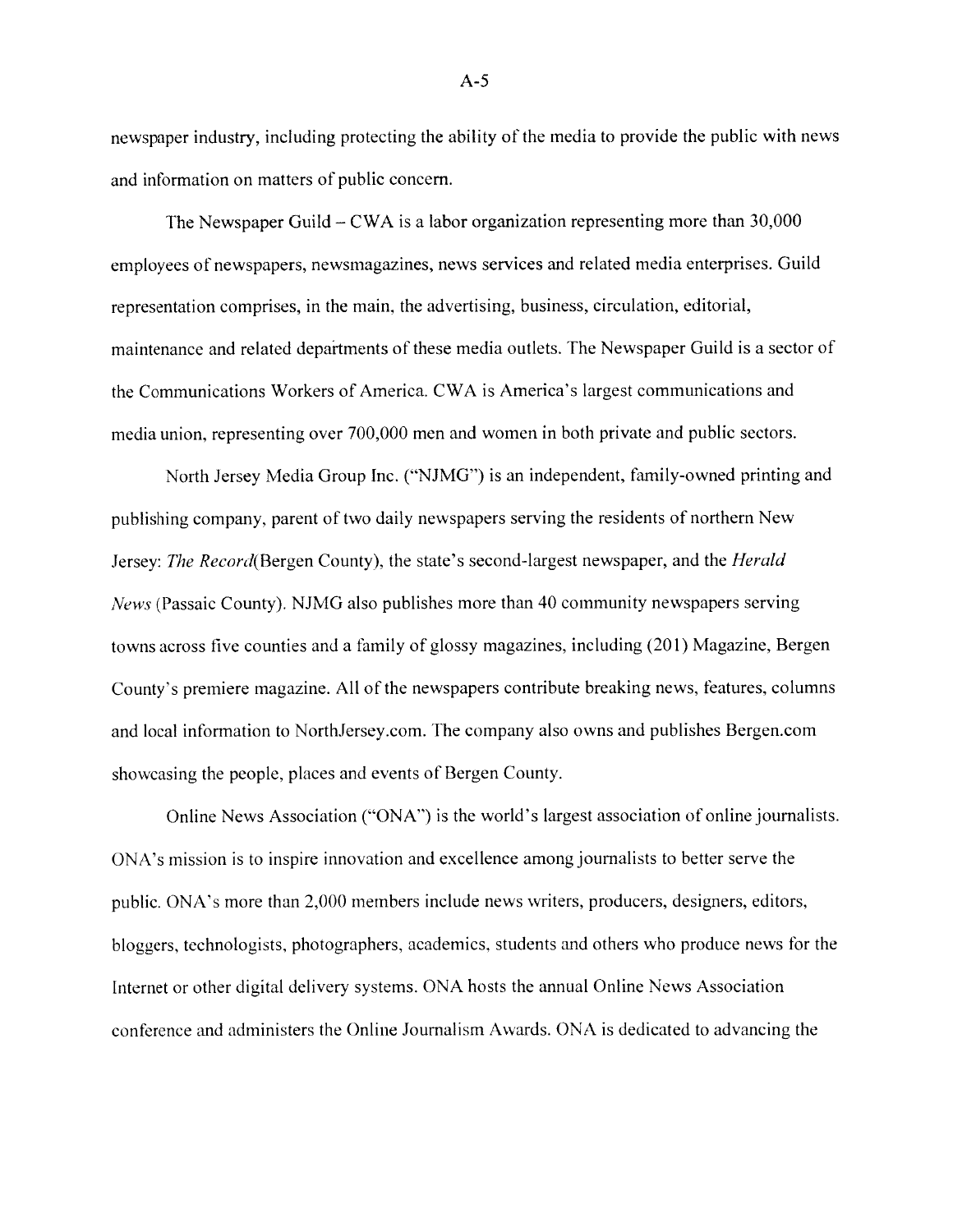interests of digital journalists and the public generally by encouraging editorial integrity and independence, journalistic excellence and freedom of expression and access.

The Seattle Times Company, locally owned since 1896, publishes the daily newspaper The Seattle Times, together with The Issaquah Press, Yakima Herald-Republic, Walla Walla Union-Bulletin, Sammamish Review and Newcastle-News, all in Washington state.

Society of Professional Journalists ("SPJ") is dedicated to improving and protecting journalism. It is the nation's largest and most broad-based journalism organization, dedicated to encouraging the free practice of journalism and stimulating high standards of ethical behavior. Founded in <sup>1909</sup> as Sigma Delta Chi, SPJ promotes the free flow of information vital to <sup>a</sup> well infbrmed citizenry. works to inspire and educate the next generation of journalists and protects First Amendment guarantees of freedom of speec<sup>h</sup> and press.

Time Inc. is the largest magazine publisher in the United States. It publishes over <sup>90</sup> titles, including Time, Fortune, Sports Illustrated, People. Entertainment Weekly, InStyle and Real Simple. Time Inc. publications reach over 100 million adults, and its

websites, which attract more visitors each month than any other publisher, serve close to two billion page views each month.

The Tully Center for Free Speech began in Fall, 2006, at Syracuse University's SI. Newhouse School of Public Communications, one of the nation's premier schools of mass communications.

Washington City Paper, founded in 1981, is an alternative media company located in Washington D.C. City Paper both serves as the definitive local guide to cultural and civic life in the District, and publishes groundbreaking coverage of local affairs – including a variety of diverse opinions and commentary, sometimes inspiring controversy. City Paper was sued in <sup>2011</sup>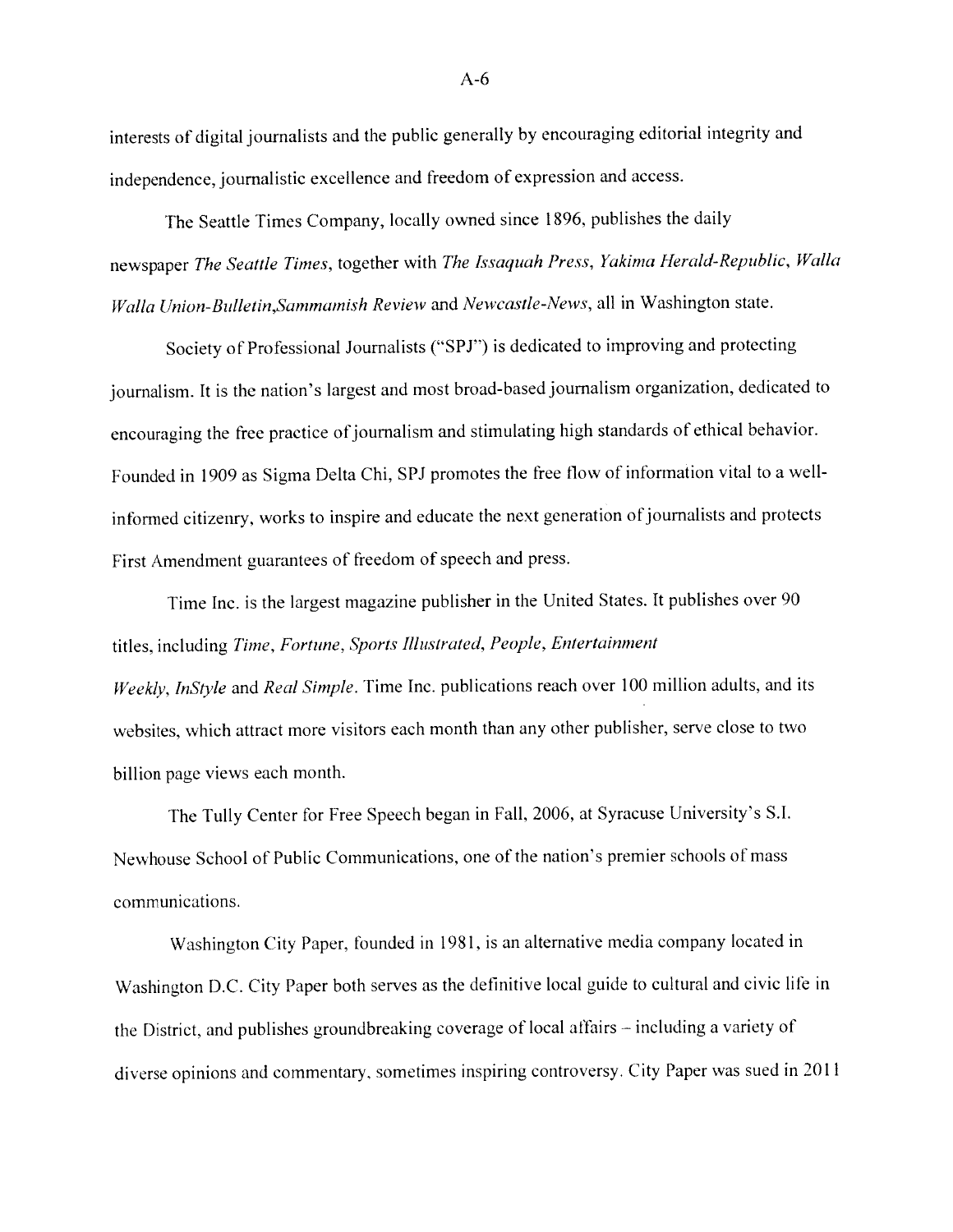by billionaire and Washington Redskins owner Daniel Snyder over <sup>a</sup> commentary critical of him. and it filed a special motion to dismiss under the D.C. Anti-SLAPP statute, following which Snyder voluntarily dismissed his case. As such. City Paper has <sup>a</sup> particular interest in ensuring that the vital protections of the Anti-SLAPP statute remain robust for all speakers and publishers.

WP Company LLC (d/b/a The Washington Post) publishes one of the nation's most prominent daily newspapers, as well as <sup>a</sup> website, www.washingtonpost.com, that is read by an average of more than 20 million unique visitors per month.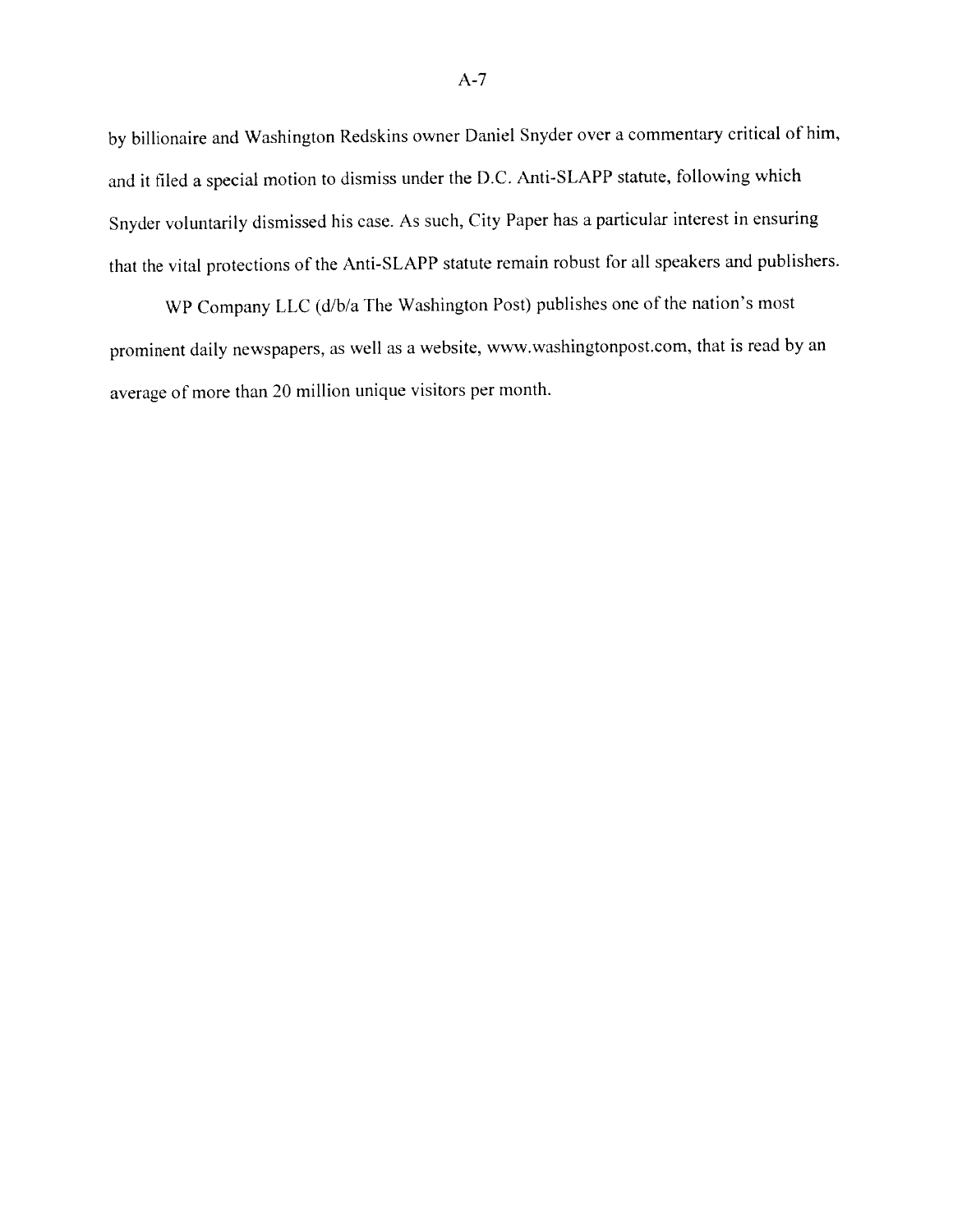#### APPENDIX B: FULL COUNSEL LLSTING

Bruce D. Brown Gregg P. Leslie The Reporters Committee for Freedom of the Press 1101 \Vilson Blvd.. Suite 1100 Arlington, VA 22209

Arthur B. Spitzer American Civil Liberties Union of the Nation's Capital 4301 Connecticut Aye, N.W., Suite 434 Washington, DC 20008  $artspitzer@aclu-nca.org$ 

Kevin M. Goldberg Fletcher, Heald & Hildreth, PLC 1300 N. 17th St., 11th Floor Arlington, VA 22209 Counsel for American Society of News **Editors** 

Kevin M. Goldberg Fletcher, Heald & Hildreth, PLC 1300N. 17th St., 11th Floor Arlington, VA 22209 Counsel for Association of Alternative Newsmedia

Jonathan Bloom \Veil, Gotshal & Manges LLP 767 Fifth Avenue New York. NY 10153 Counsel for The Association of American Publishers. Inc.

Aretae Wyler Atlantic Media, Inc. 600 New Hampshire Ave., NW Washington. DC 20037

David M. Giles Vice President/ Deputy General Counsel The E.W. Scripps Company 312 Walnut St., Suite 2800 Cincinnati, OH 45202

Peter Scheer First Amendment Coalition 534 Fourth St., Suite B San Rafael. CA 94901

Barbara W. Wall Vice President/Senior Associate General Counsel Gannett Co.. Inc. 7950 Jones Branch Drive McLean, VA 22107

Karole Morgan-Prager Juan Cornejo The McClatchy Company 2100 Q Street Sacramento, CA 95816

David S. Bralow General Counsel MediaNews Group 448 Lincoln Highway Fairless Hills. PA 19030

Mickey H. Osterreicher 1100 M&T Center, 3 Fountain Plaza. Buffalo, NY 14203 Counsel for National Press Photographers Association

Jonathan Hart Ashley Messenger National Public Radio, Inc. 1111 North Capitol St. NE Washington. D.C. 20002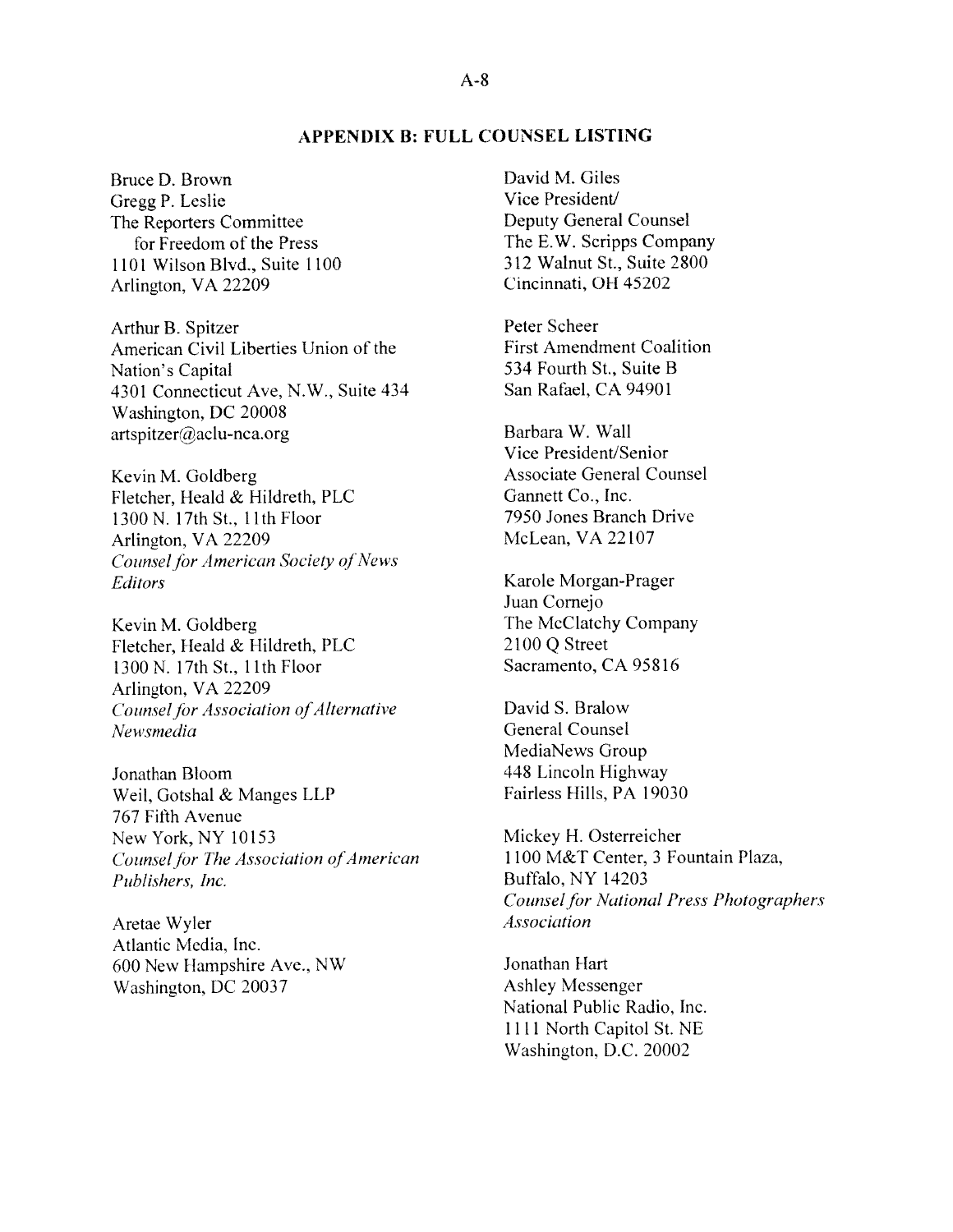Beth R. Lohel. Esq. Vice President, Media Law NBCLniversal Media. LLC 30 Rockefeller Plaza New York, NY 10112

Kurt Wimmer Covington  $&$  Burling LLP 1201 Pennsylvania Ave., NW \Vashington, DC 20004 Counsel for the Newspaper Association of America

Barbara L. Camens Barr & Camens 1025 Connecticut Ave., NW Suite 712 Washington. DC 20036 Counsel for The Newspaper Guild  $-CWA$ 

Jennifer A. Borg General Counsel North Jersey Media Group Inc. <sup>I</sup> Garret Mountain Plaza Woodland Park, NJ 07424

Michael Kovaka Coolev LLP 1299 Pennsylvania Avenue, NW Suite 700 Washington, DC 20004 Counsel for Online News Association Bruce E. H. Johnson Davis Wright Tremaine LLP 1201 Third Ave., Suite 2200 Seattle, WA 98101 Counsel for The Seattle Times Co.

Bruce \V. Sanford Laurie A. Babinski Baker & Hostetler LLP 1050 Connecticut Ave., NW Suite 1100 Washington, DC 20036 Counsel for Society of Professional Journalists

Andrew Lachow Vice President and Deputy General Counsel — Litigation Time Inc. 1271 Avenue of the Americas New York, NY 10020

John B. Kennedy James A. McLaughlin Kalea S. Clark The Washington Post 1150 15th Street, N.W. Washington, D.C. 20071